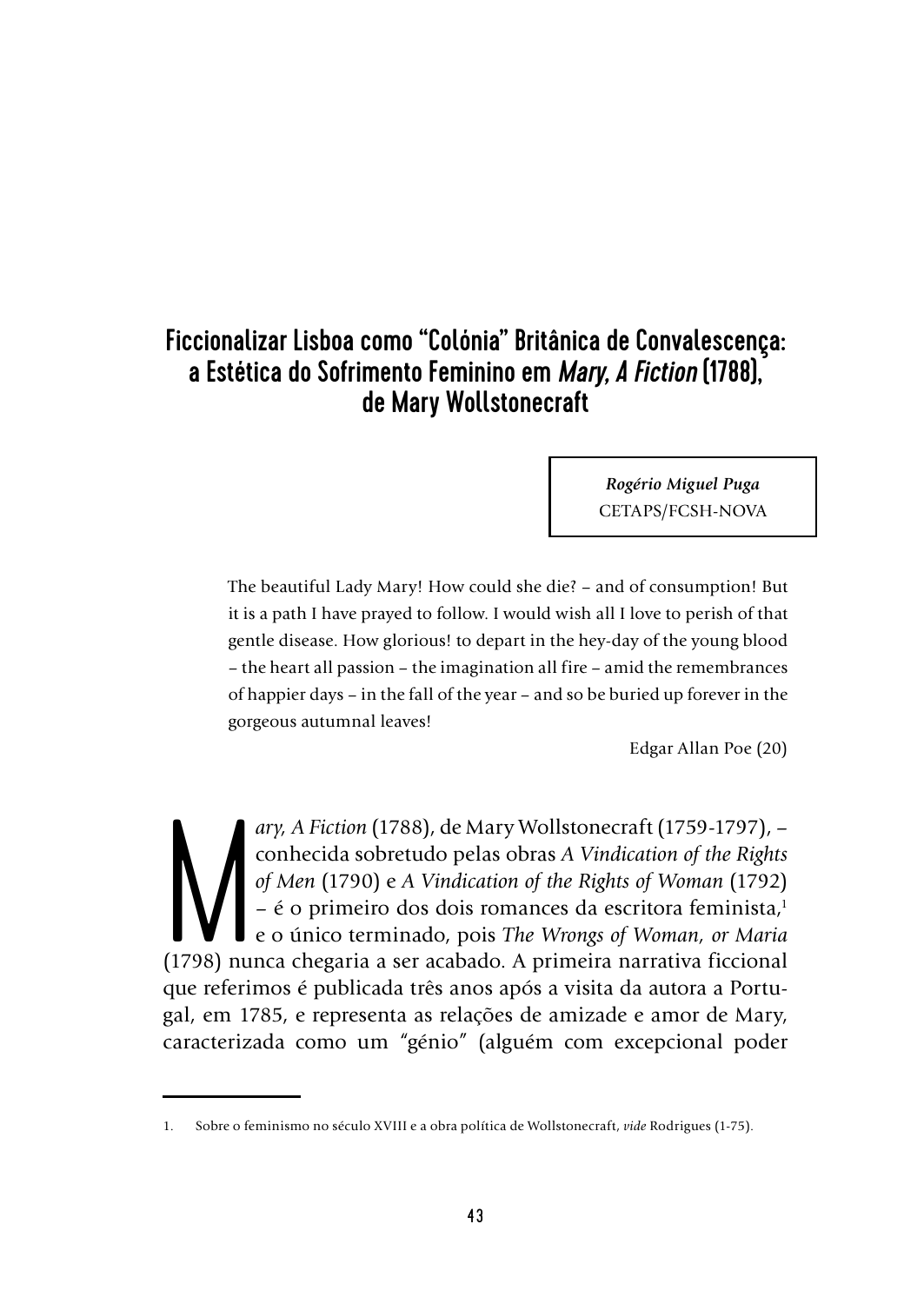intelectual e criatividade), independente, inconvencional, racional e auto-didacta, na senda da ideia de Rousseau (*Emile*, 1762) de génio virtuoso que aprende por si mesmo. Os dois romances têm sido interpretados como propaganda (proto-)feminista num século em que esse fenómeno de persuasão se generaliza na imprensa e nas publicações britânicas, (Ford: 52) e em *Mary* o génio feminino é aprisionado pelo casamento, (Elfenbein: 236-238) pelo que o discurso e a representação da mulher génio afastam-se dos do romance britânico tradicional de então, aproximando-se Mary das heroínas de narrativas ficcionais como *A Description of Millenium Hall and the Country Adjacent* (1762), de Sarah Scott, autora que, tal como Wollstonecraft, foi "recuperada" no século XX pelo movimento feminista. Partindo do estudo pioneiro de Aline Ferreira (1991) sobre Portugal na obra de Wollstonecraft, estudamos agora a representação superficial de Lisboa sobretudo como espaço povoado por tuberculosos britânicos na obra que surge na sequência da marcante visita da autora a Portugal e que tem, portanto, como base a sua experiência pessoal num país estranho. Atentaremos ainda nas breves referências a Portugal na restante obra de Wollstonecraft, especialmente a recensão que publica, em 1788, de *Sketches* (1787), de Arthur William Costigan, pseudónimo de James Ferrier, que surge na sequência de obras como *Travels Through Portugal and Spain, in 1772 and 1773* (1775), de Richard Twiss, e *Travels Through Spain and Portugal in 1774* (1777), de William Dalrymple, cuja imagem de Portugal é também negativa, tema que já se tornara, então, um lugar-comum na literatura de viagens britânica sobre Portugal.

Wollstonecraft, que viria a ser mãe de Mary Shelley (1797-1851), viaja amplamente pelo Reino Unido e pela Europa. Em criança, muda-se com a família para Essex, para Yorkshire, de novo para Londres, Gales e Middlesex, sai de casa, em 1778, e trabalha em Bath, em Windsor e em Dublin como dama de companhia, *cottage seamstress* e governanta, profissões e viagens que lhe permitem testemunhar a vida de várias mulheres e ficcionalizar a viagem como aprendizagem fruto de observação e comparação multicultural, nomeadamente em Lisboa. A autora viajaria ainda sozinha para viver em Paris como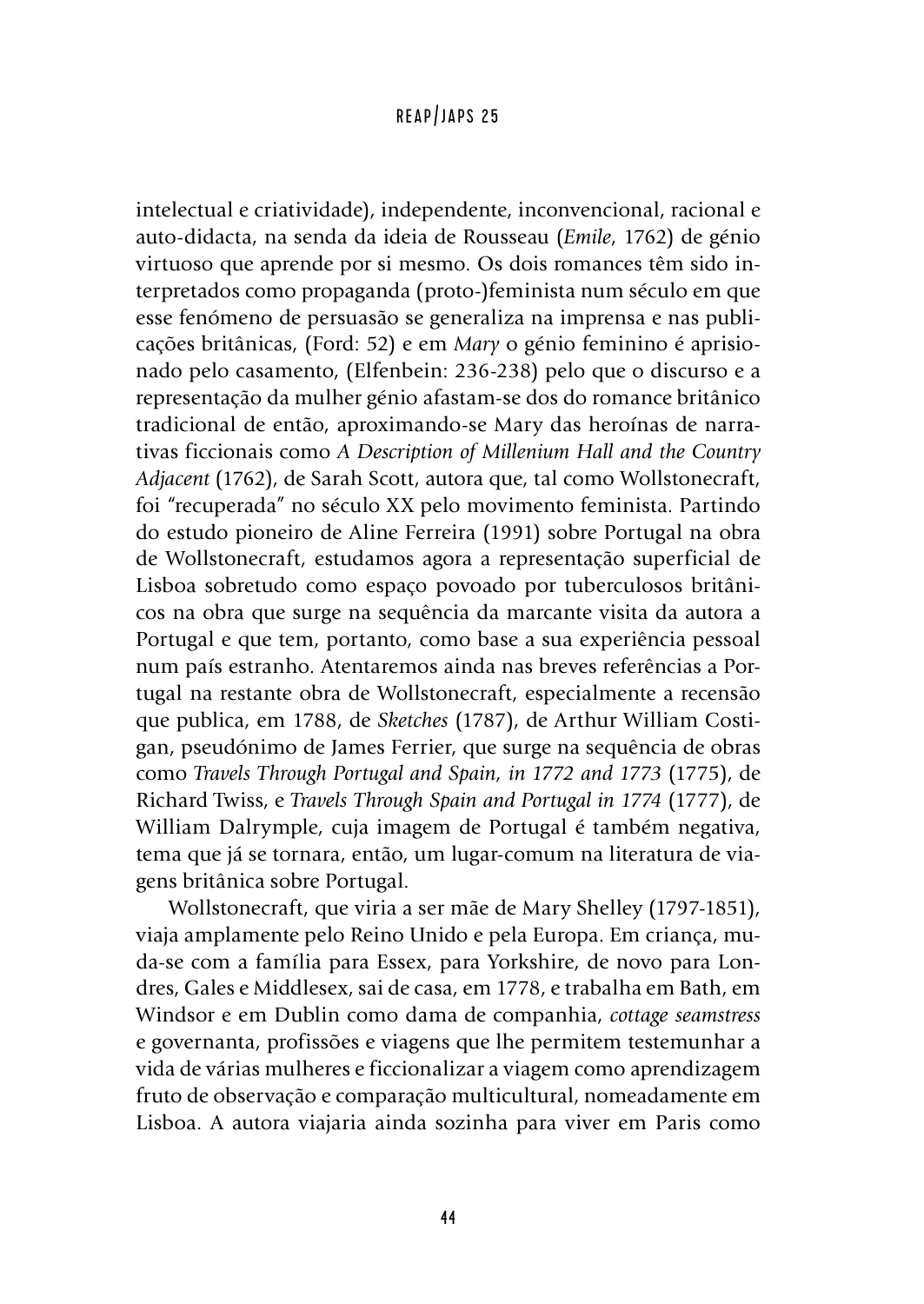correspondente que relata a Revolução Francesa, desloca-se a Lisboa, para visitar a amiga Fanny (Frances) Blood, e à Escandinávia, como emissária comercial e escritora (de viagens).

Atentemos, de seguida e sumariamente, na curta estada da autora em Lisboa, experiência que lhe permite, mais tarde, ficcionalizar essa urbe em *Mary* e complementar, com as suas opiniões, relatos de viagem como o de Costigan, estabelecendo-se, como a própria autora confessa, uma relação clara entre a sua vida e o mundo possível que ela ficcionaliza. No "Advertisement" de *Mary*, ao estabelecer um "contrato de leitura" também baseado na sua biografia, a escritora defende que apenas as obras que espelham "the soul of the author"  $(75)^2$  arrebatam o leitor, pelo que se tornaria fácil, para muitos estudiosos, inclusive o seu marido Godwin, (60) encontrar ecos biográficos nos seus romances, nomeadamente a sua estada em Portugal. Aliás, no "Advertisement" da última obra publicada em vida pela autora, *Letters Written During a Short Residence in Sweden*, (3) podemos ler a explicação das constantes presenças autobiográficas nas suas obras:

> in writing these desultory letters, I found I could not avoid, *being continually the first person – "the little hero of each tale*." I tried to correct this fault, if it be one, for they were designed for publication (…) I found, became stiff and affected: I, therefore, determined to let my remarks and reflections flow unrestrained, as I perceived that I could not give a just description of what I saw, but by relating the effect different objects had produced on my mind and feelings, whilst the impression was still fresh. A person has a right (…) when amused by a witty or interesting egotist, to talk of himself when he can win on our attention by acquiring our affection.

Regressemos à viagem a Portugal. No início de 1785, Fanny, amiga de Mary, viaja para Lisboa, já doente com tuberculose, para

<sup>2.</sup> Utilizamos a edição de 2012 (Mary Wollstonecraft. *Mary, A Fiction and The Wrongs of Woman, or Maria*. Ed. Michelle Faubert, 2012).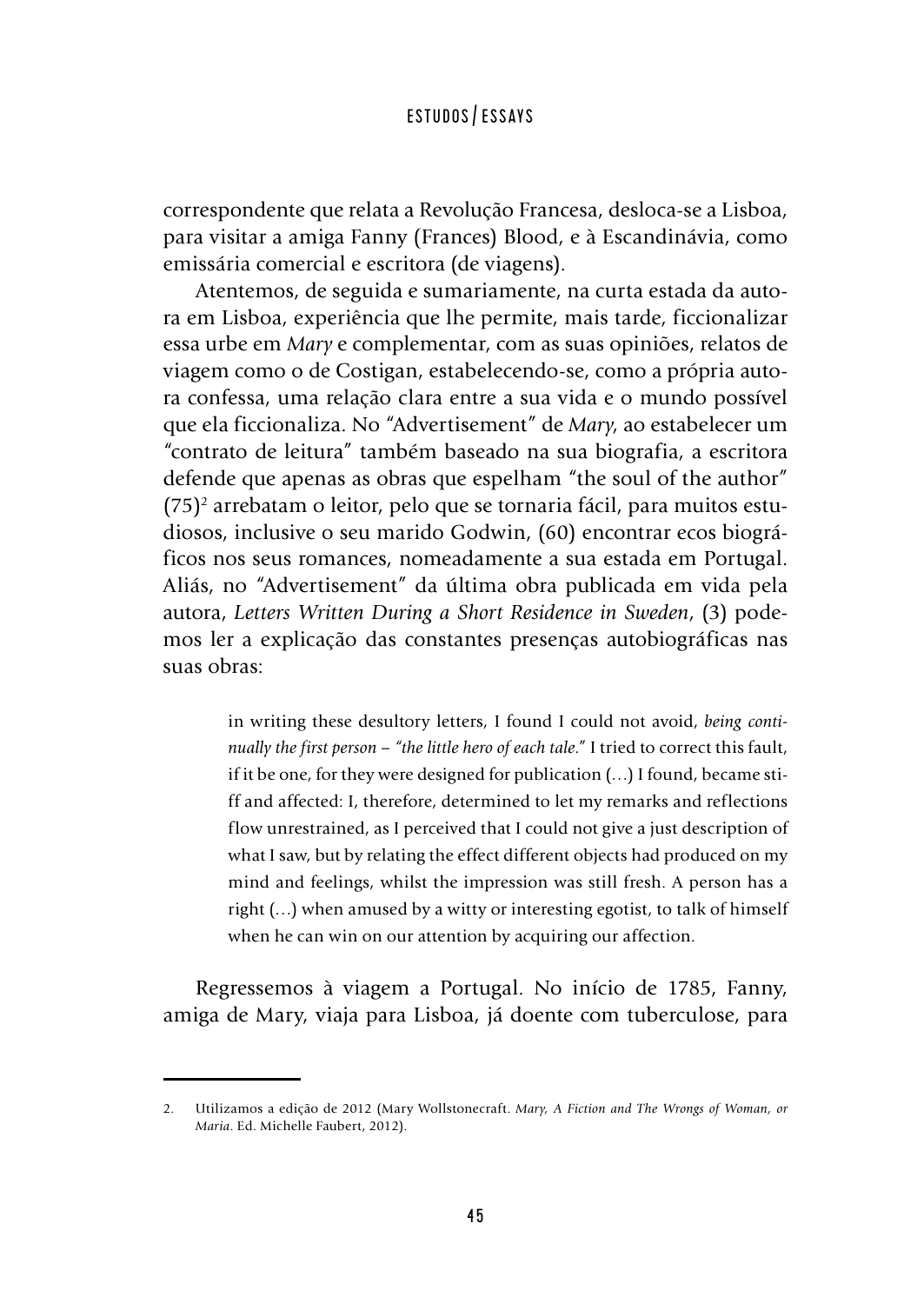casar-se, em 24 de Fevereiro, com o mercador irlandês Hugh Skyes,<sup>3</sup> e com esperança de melhorar a sua saúde. (Godwin *Memoirs*: 42) Wollstonecraft segue-a, em Novembro desse ano, para cuidar da amiga, que lhe pedira que estivesse em Lisboa quando do nascimento do seu filho, ficando a autora em Portugal entre Novembro e Dezembro de 1785. A romancista deixa a escola feminina que fundara, em 1784, com a referida amiga e as irmãs Eliza e Everina, em Newington Green, e viaja para Lisboa. A escola faliria pouco depois do seu regresso (1786), e Wollstonecraft torna-se posteriormente governanta (1787), escritora e tradutora para a editora Joseph Johnson, como forma de sobrevivência. Começa também a escrever recensões para a revista mensal *Analytical Review*, fundada pelo seu editor e por Thomas Christie. Um amigo anónimo, provavelmente o Reverendo Richard Price, paga a viagem de Mary para Portugal, (Godwin: 46) e ela parte no final de Novembro, passando cerca de treze dias no mar, período em que, tal como a protagonista de *Mary*, cuida de viajantes doentes. A própria autora descreve, numa missiva que envia à irmã, a viagem e a chegada a Lisboa:

#### LISBON, Nov. or Dec. 1785.

MY DEAR GIRLS, – I am beginning to awake out of a terrifying dream, for in that light do the transactions of these two or three last days appear. Before I say more, let me tell you that, when I arrived here, Fanny was in labor, and that four hours after she was delivered of a boy. The child is alive and well (…) *I am now watching her and the child* (…) I could not write to you on shipboard, the *sea was so rough*; and we had such hard gales of wind (…).We arrived last Monday. We were only thirteen days at sea. The wind was so high and the sea so boisterous the water came in at the cabin windows (…). The women were sea-sick the whole time, and the poor invalid so oppressed by his complaints, I never expected he would live to see Lisbon. I have supported him for hours together gasping for breath, and at night, if I had been inclined to sleep, his dreadful cough would have kept

<sup>3.</sup> Hugh torna-se membro da Lisbon Factory no dia 20 de Fevereiro de 1782. (Walford: 72)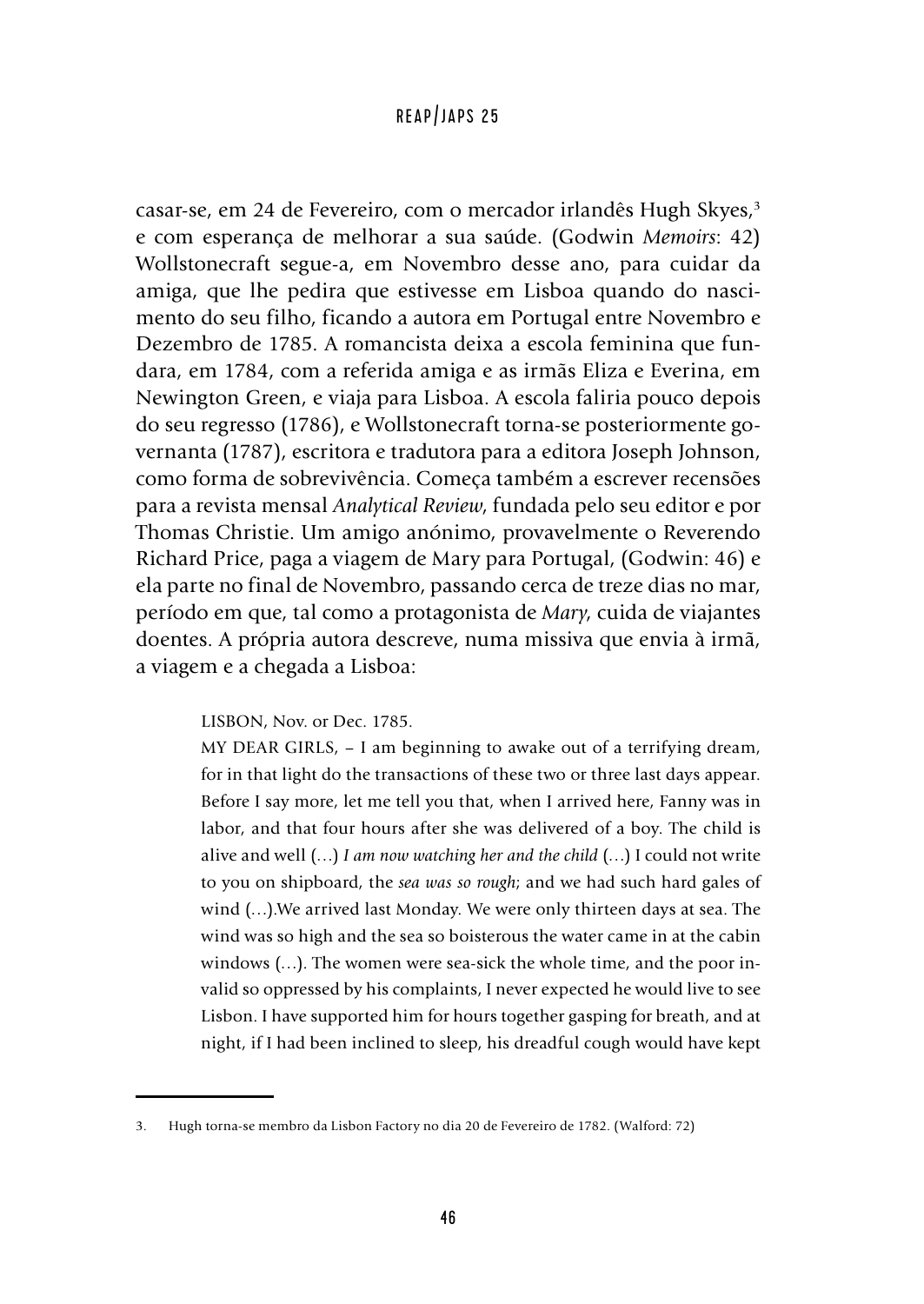me awake. You may suppose that I have not rested much since I came here, yet I am tolerably well, and calmer than I could expect to be (…) – Yours, MARY. (Wollstonecraft, *Letters*: 63) [nossa ênfase]

O bebé prematuro de Fanny acaba por falecer, e, no dia 29 de Novembro, a amiga de Mary também morre, tragédia que inspirou certamente o romance de que nos ocupamos. A autora permanece alguns dias em Lisboa e regressa a Londres no final de Dezembro. Sobre a estada na capital portuguesa, Godwin (*Memoirs*: 47) afirma: "her residence in Lisbon was not long. She arrived but a short time before her friend was prematurely delivered, and the event was fatal to both mother and child", concluindo:

> No doubt the voyage to Lisbon tended considerably to enlarge the understanding of Mary. She was admitted into the best company the English factory afforded. She made many profound observations on the character of the natives, and the baleful effects of superstition. The obsequies of Fanny, which it was necessary to perform by stealth and in darkness, tended to invigorate these observations in her mind. She sailed upon her voyage home about the twentieth of December. On this occasion a circumstance occurred, that deserves to be recorded. While they were on their passage, they fell in with a French vessel, in great distress, and in daily expectation of foundering at sea, at the same time that it was almost destitute of provisions. The Frenchman hailed them, and intreated the English captain, in consideration of his melancholy situation, to take him and his crew on board. The Englishman represented in reply, that his stock of provisions was by no means adequate to such an additional number of mouths, and absolutely refused compliance. Mary, shocked at his apparent insensibility, took up the cause of the sufferers, and threatened the captain to have him called to a severe account, when he arrived in England. (Godwin: 49-50)

Brody (49) relembra essa viagem de Wollstonecraft como revitalizante, bem como a estada, baseando-se, decerto, também na recensão de Mary, que analisaremos mais adiante: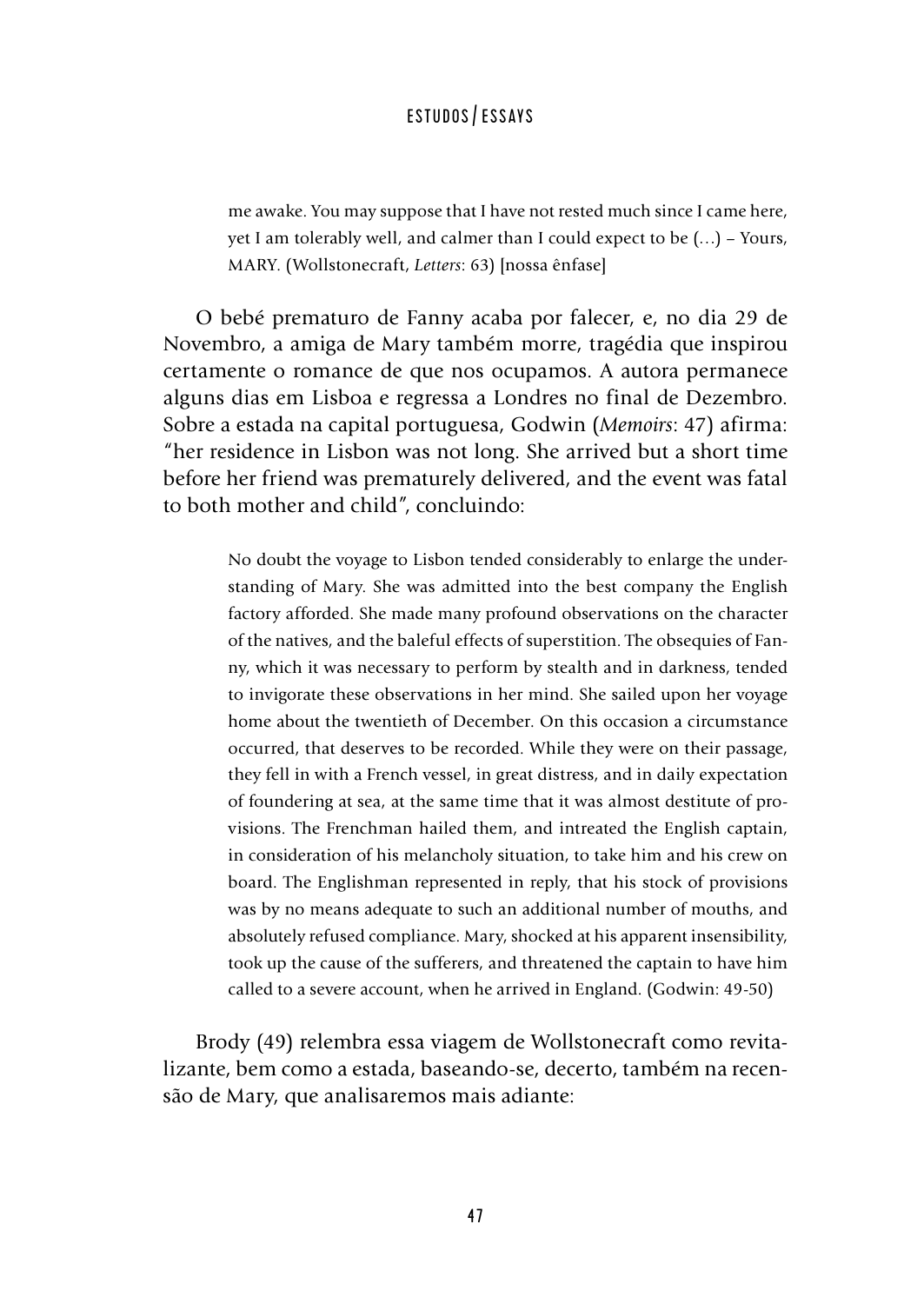the poverty in Lisbon, where roaming packs of dogs lunged for scraps of food, appaled her, as did the Roman Catholic Church's hold on the population (…). She loathed the intolerance that required Hugh Skeys to bury Fanny, an Anglican, at night and in great secrecy. She was not impressed with the convents and monasteries, where, she thought, nuns and monks preferred to preapare for the next world rather than do good in this one.

Viajar é encarado por Mary como um acto de aprendizagem, e, anos mais tarde, já após ter contribuído para o "despertar da consciência cívica feminina", (Rodrigues, 2011) ao deixar Christiania, em Copenhaga, Mary recordaria a sua "estrutura mental" quando visitou Lisboa:

> My imagination has never yet severed me from my griefs, and my mind has seldom been so free as to allow my body to be delicate. How I am altered by disappointment! When going to Lisbon, the elasticity of my mind was sufficient to ward off weariness, and my imagination still could dip her brush in the rainbow of fancy, and sketch futurity in glowing colours. (Wollstonecraft, *Letters*:171-172)

Como é sabido, Wollstonecraft redige *Mary* em Hotwells (Bristol) ao serviço, como governanta, de uma família anglo-irlandesa, os Kingsborough, no Verão de 1787. Nas suas memórias, publicadas por Godwin, (60-61) podemos ler um elogio que se detém também na recepção da obra, ao longo do qual o marido remete para preocupações fulcrais de Mary, o (falso) sentimentalismo (sensibilidade) e a reforma da educação, do estatuto e do papel sociais das mulheres:

> a considerable part of this story consists, with certain modifications, of the incidents of her own friendship with Fanny. All the events that do not relate to that subject are fictitious. This little work, if Mary had never produced any thing else, would serve, with persons of true taste and sensibility, to establish the eminence of her genius. The story is nothing. He that looks into the book only for incident, will probably lay it down with disgust. But the feelings are of the truest and most exquisite class; every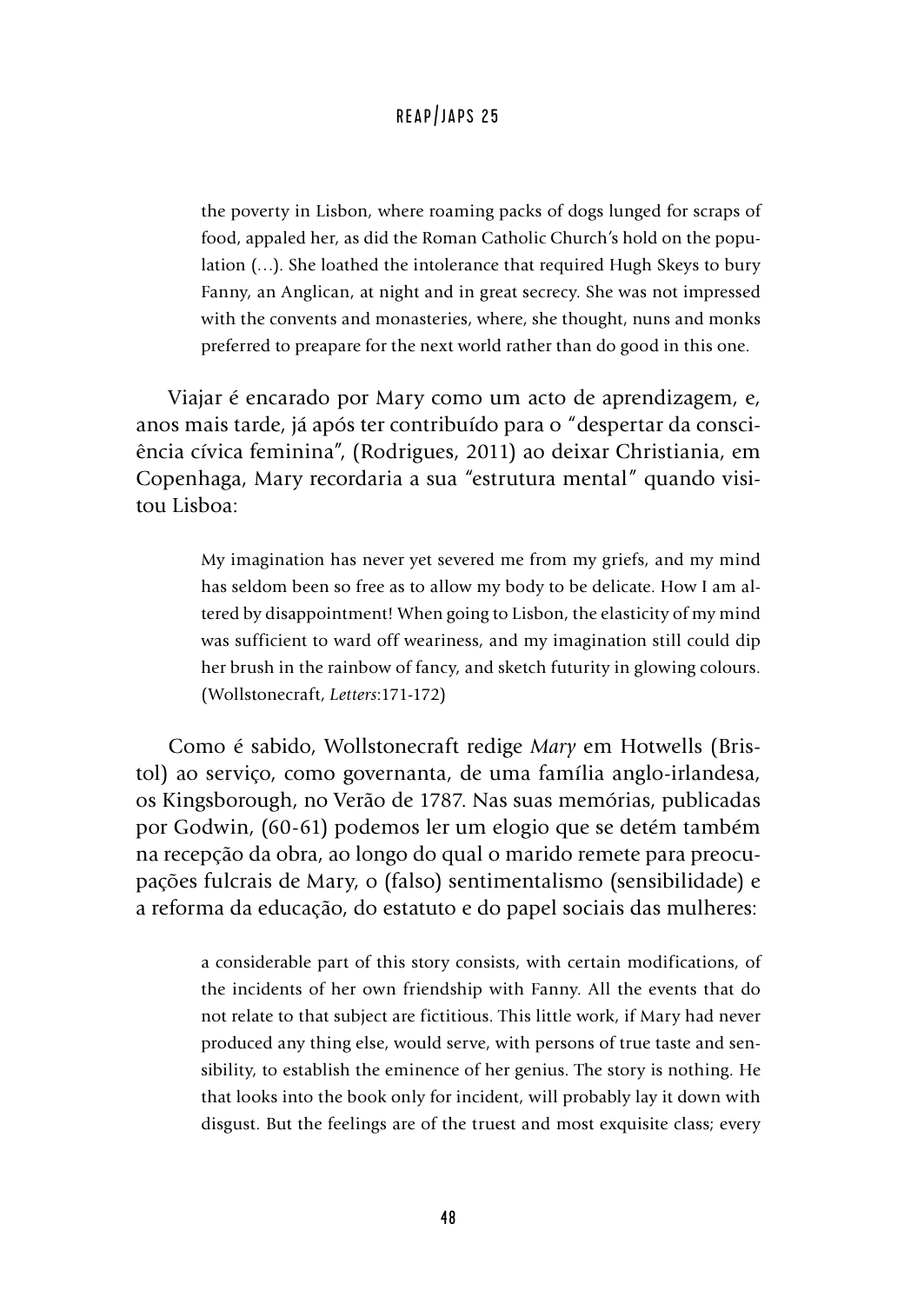circumstance is adorned with that species of imagination, which enlists itself under the banners of delicacy and sentiment. A work of sentiment, as it is called, is too often another name for a work of affectation. He that would imagine that the sentiments of this book are affected, would I believe, betray a total, want of sensibility and taste.

Em 1797, a própria romancista criticaria *Mary* numa nota dirigida à irmã Everina: "as for my Mary, I consider it as a *crude production*, and do not very willingly put it in the way of people whose good opinion, as a writer, I wish for; but you may have it to make up the sum of *laughter*". (Wollstonecraft, *Collected Letters*: 404) [ênfase nossa]. Poderemos resumir o enredo da obra da seguinte forma: o *incipit*-resumo ocupa-se do casamento árido dos pais (78-79, 85) e da infância da protagonista, Mary. A mãe, Eliza, torna-se "a mere nothing" (79) e negligencia, inicialmente, ambos os filhos para brincar com os seus cães (82) e, mais tarde, sobretudo a filha, ao proteger o filho, que acaba por falecer. A protagonista torna-se a única herdeira da família aos dezassete anos e, consequentemente, passa a ser educada de forma diferente, e é essa liberdade económica que lhe permitirá viajar até Portugal e a sua relativa independência. Antes de falecer, a sua mãe pede-lhe que case com Charles, um desconhecido pretendente rico, pedido a que Mary acede. Logo após o casamento, o casal separa-se, pois Charles sai imediatamente de cena e parte para o "Continente" para terminar os seus estudos universitários. (95) Ainda criança, Mary trava amizade com Ann, que, enquanto *guide-figure* semelhante à do *Bildungsroman*, 4 contribui para a sua educação, e por quem Mary se afeiçoa, pagando as dívidas da sua família, embora a sua amiga não retribua a intensidade dos sentimentos da protagonista. (87) Quando Ann contrai tuberculose, Mary acompanha-a a Lisboa, onde conhecem Henry, que viajara, doente, para Portugal, como era, aliás, prática comum na

<sup>4.</sup> Henry, que Mary conhece em Lisboa, é um "thinker" (103) e "a man of learning", (108) o que agrada à protagonista, fazendo com que ele se torne também um dos seus 'tutores', a *guide-figure* que refina os seus gostos e aumenta o seu "stock of ideas", (109) tal como Ann fizera antes.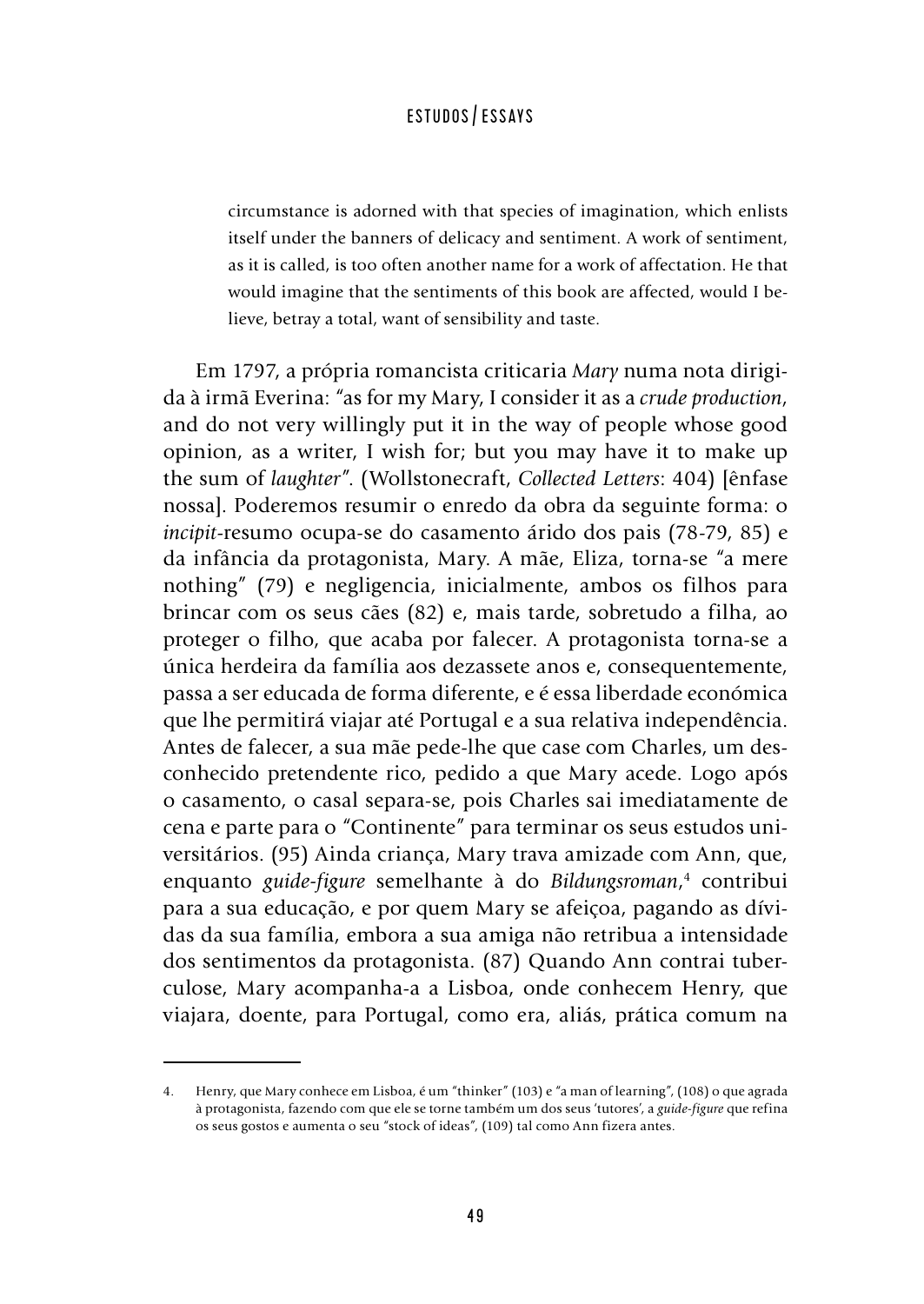altura, para melhorar o seu estado de saúde. Ann acaba por falecer, e Mary substitui-a por Henry ao apaixonar-se e ser correspondida no amor pelo inglês enfraquecido, passivo e moribundo, ou seja, a primeira e feminina "tale of forbidden and unnarratable passionate friendship becomes a tale of forbidden but narratable adulterous love". (Johnson, *Equivocal*: 56) A protagonista e o seu amante regressam a Inglaterra separados, mas encontram-se várias vezes, e Mary, tal como fizera com Ann, toma conta dele até à morte. Posteriormente, a protagonista adoece e viaja com a mãe de Henry, e, quando o seu marido regressa do "Continente", não suporta a sua presença, como a narradora informa, de forma hiperbólica, (147-148) sugerindo o final da obra que ela falecerá jovem: "Her delicate state of health did not promise long life". (148)

O enredo de *Mary* apresenta semelhanças com a realidade fora do texto, levando alguns autores (Ferreira: 91; Kelly, *Revolutionary*: 42; Faubert: 13; Amaral: 53) a classificar *Mary* (e *Maria*) como romances autobiográficos, interpretação que a própria autora sugere ao afirmar, no "Advertisement", a base real da sua *fiction*: "without arguing physically about *possibilities –* in a fiction, such a being may be allowed to exist; whose grandeur is drawn from the operations of its own faculties, not subjugated to opinion; but drawn by the individual from the original source". (76) Encontramos ainda outros elementos autobiográficos ficcionalizados: o casamento instável dos pais de Mary; a sua relação tensa com os filhos e predilecção pelo filho Edward (Ned); o pai nervoso e zangado, bem como o refúgio que Mary encontra na sua amiga Fanny Blood, que partilha características com a ficcional Ann, dois anos mais velha que Mary, nomeadamente a amizade íntima, a viagem para Lisboa e o falecimento nessa cidade. Godwin (*Memoirs*: 50) descreveria os sentimentos da sua mulher por Fanny, "for whom she contracted a friendship so fervent, as for years to have constituted the ruling passion of her mind", sendo vários os estudiosos que referem que a caracterização de (Fanny como) Ann é "condescendente" e amarga pelo facto de esta última ter casado com um homem que a rejeitara muito tempo (Todd, *Mary Wollstonecraft*: 11-13; Sapiro: 14-15;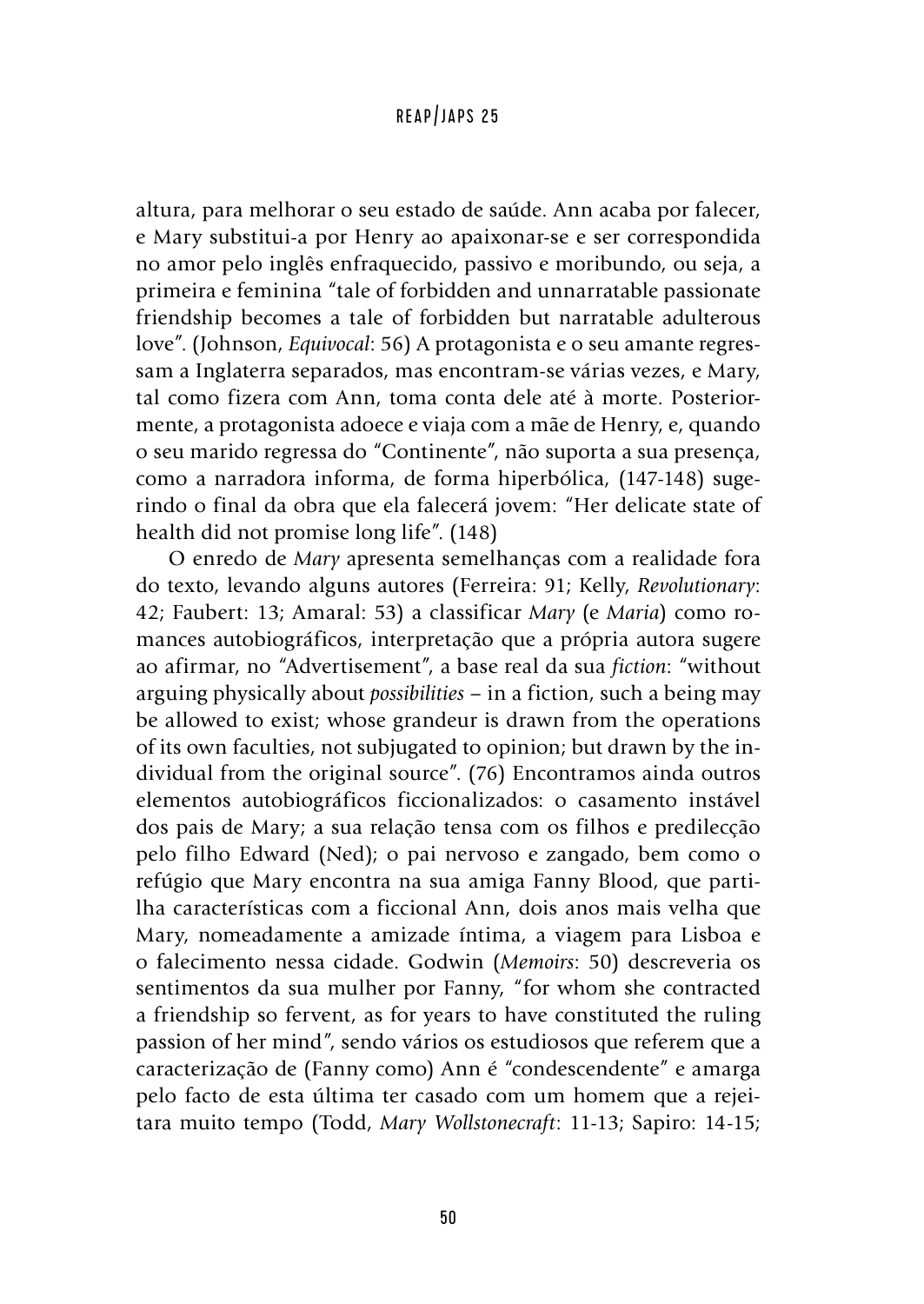Taylor: 261; Hoeveler: 32; Kelly, *Revolutionary Feminism*: 40-41; Wardle: 62). De acordo com Brody, (59) a personagem Eliza é um misto de traços da patroa (Kingsborough) e da mãe da autora, enquanto o pai desta última, tal como Edward ficcional, bebe e é violento. A tuberculose de Ann e de Henry ecoa a doença real de Fanny, e a mudança do marido de Mary para o "Continente" recorda a do marido de Fanny (Portugal), indo a protagonista com a amiga a Lisboa, tal como Wollstonecraft fizera anos antes, ao visitar Fanny. Em *Mary* não há romances felizes, e o único homem por quem Mary se interessa é tuberculoso. Se na página 107, a protagonista teme veicular os seus medos aos demais ingleses em Lisboa sobre o estado de saúde de Ann, por poder estar a ditar "Ann's *sentence of death*", a autora ao escrever, de Portugal, à irmã Eliza Bishop, em 1785, e ao falar do estado de saúde de Fanny, desabafa: "Fanny has been so exceedingly ill since I wrote (...). I entirely gave her up – and yet I could not write and tell you so, it seemed like signing her *death warrant*". (Wollstonecraft, *Letters*: 63) [nossa ênfase] Aliás, são essa experiência pessoal e o conhecimento da realidade que levam a que a representação da fase final da doença e as mortes de Ann e de Henry em *Mary* seja realista e não se assemelhe à agradável tuberculose "literária" que se viria a tornar comum (Byrne, 2011)<sup>5</sup> e que seria criticada ainda, em 1799, pelo Dr. Thomas Beddoes, (6) no seu *Essay on the Causes*, *Early Signs*, *and Prevention of Pulmonary Consumption*:

> writers of romance (whether from ignorance or because it suits the tone of their narrative) exhibit the slow decline of the con-sumptive, as a state on which the fancy may agreeably repose and in which not much more misery is felt, than is expressed by a blossom, nipped by untimely frosts. Those who only see the sufferers in passing, are misled by the representation. And I have heard many persons thus prepossessed, after closely attending a sick friend, declare their surprise not less than their horror, at

<sup>5.</sup> Veja-se a epígrafe deste nosso artigo, citação de uma das primeiras versões de "Metzengerstein", de Edgar Allan Poe. (20)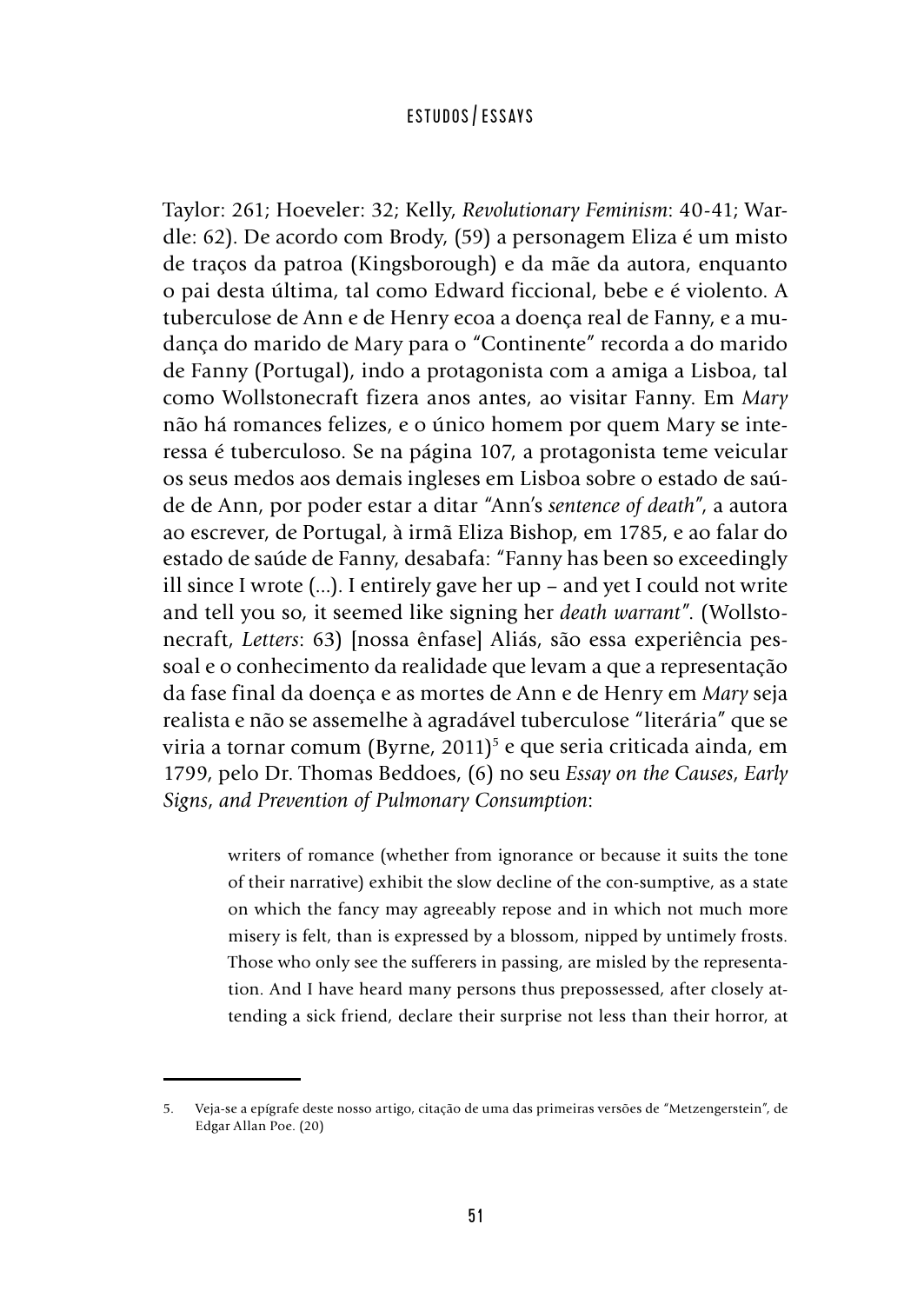the unexpected scenes of varied and protracted misery which they have been condemned to witness.<sup>6</sup>

Também a caridade e a sensibilidade (sociais) de Mary ecoam ficcionalmente no romance quando a protagonista cuida quer de pedintes em criança, passando fome, (85) quer de pescadores pobres, (89) da família de Ann (95-97) e de mendigos londrinos. (89, 131- 132) Aliás, a benevolência é alvo de comentários positivos por parte da narradora ao caracterizar a protagonista (90) e ecoar a teoria de empatia social defendida por Adam Smith em *The Theory of Moral Sentiments* (1759).

As *Memoirs*, fonte preciosa de informação sobre Mary, da autoria de Goodwin, seriam utilizadas pelos seus opositores e "manchariam" (inadvertidamente) a sua reputação como mulher adúltera que tenta "desviar" outras mulheres, pois o marido da romancista acaba por revelar aspectos até então desconhecidos da vida dela, nomeadamente o caso amoroso com Imlay, as duas gravidezes antes de se casar, as várias tentativas de suicídio e a sua "perseguição" amorosa a Fuseli. No entanto, apesar de não ter sido um *bestseller*, excertos de *Mary* foram publicados na antologia *The Young Gentleman & Lady's Instructor* (1809), vindo os dois romances a ser recuperados, não tanto pelo seu valor literário, mas pela sua importante função social (auto-educação do "génio" feminino e defesa dos direitos das mulheres) enquanto ficcionalizações (de temáticas abordadas pela prosa política não literária da autora) que concorrem para a educação do público feminino dos romances sentimentais em geral (Faubert:

<sup>6.</sup> Para uma descrição realista e até demasiado forte do sofrimento causado pela tuberculose, veja-se, a título de exemplo, o romance de William W. Reade, *Liberty Hall, Oxon*., publicado em 1860:

her body was bent forward on her knees; the joints of this body so thin, that it was almost deformed, were swelled and red and painful. She laboured and coughed for her breath; each time that she breathed she coughed up blood (…). But while they were still gazing at her, they saw the colour fade from her cheeks, the smile from her lips. Her face, with wonderful rapidity, became sallow and dusky; her lips and her fingernails tinged with blue. Her breathing became rapid, and was expelled in sharp and hurried gasps. Long, deep streams of perspiration ran down her face; her features assumed an expression of anxiety, her eye-balls protruded, and her heart throbbed savagely and loudly. (III:323, 327)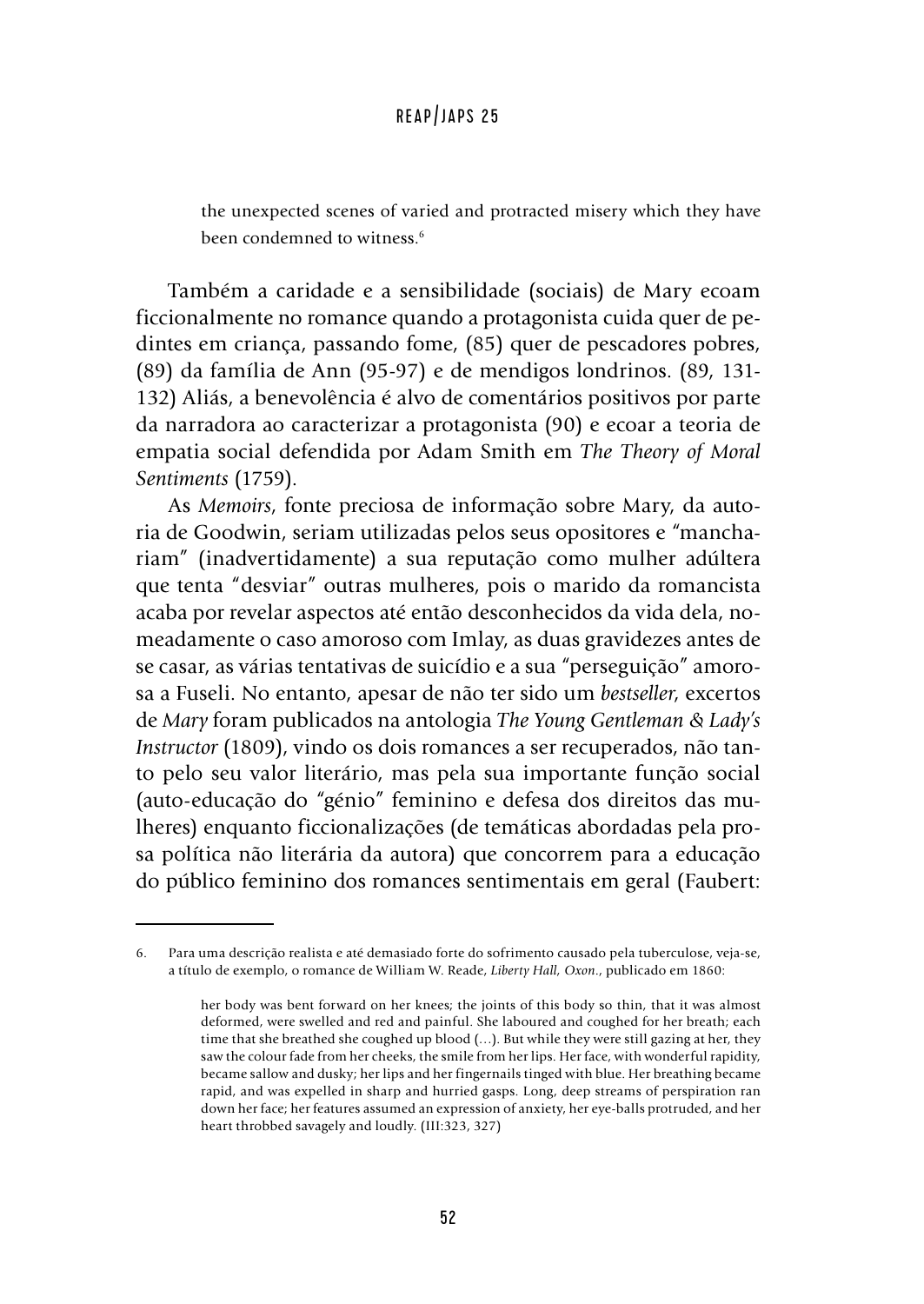32-33). Se, para Brody, (60) *Mary* é "uneven in narrative and unconvincing in characterization", para Johnson, (*Equivocal*: 49-50) trata-se de um romance arrojado e perigoso, pois apresenta um novo tipo de heroína, a "woman who has thinking powers" e se relaciona quer com homens (Henry), quer com mulheres (Ann), rompendo barreiras morais e de (representação de) género. Já Johnson ("Mary's": 198) considera o romance experimental, apesar da hiperfeminilidade que caracteriza Mary no final e que o aproxima do típico romance romântico, elogiando ambas as ficções de Mary:

> Wollstonecraft's novels may not be masterpieces in the old-fashioned, traditional sense. They are brave attempts, not polished performances. But as such they evince qualities that typify Wollstonecraft's best work. They are startlingly innovative in their methods and their subjects, sometimes clumsy and sometimes breathtakingly brilliant, and in close dialogue with the forms of fiction they are attempting to supersede. Both novels are written either about or for those "who will dare to advance before the improvement of the age", (*WWM* 1:83) to exceptional minds in other words, who are not confined by ideology, but who can peer just above or ahead of it, and who be-cause they are relatively unblinkered, will pass over the novels' imperfection and comprehend both their despair of the present and their hope in the future. (Johnson, "Mary's": 207)

Por essas razões, os dois inovadores romances de Wollstonecraft (ao nível temático) deveriam marcar uma maior presença nos estudos sobre a ficção do século XVIII, até porque, para a autora, a reforma do género literário em questão educaria uma mulher (leitora) socialmente mais útil. (Bahar: 97) Se a típica heroína romântica (que Mary encontra em Lisboa) representava a mulher construída para servir e agradar ao homem – "the heroic feminine victim of the courtly rake and gallant, the virtuous feminine companion of the ideal professionalized gentleman, and the intellectually and erotically subservient companion of the ideal bourgeois man" –, (Kelly, *Revolutionary*: 42) Wollstonecraft afastar-se-á, até certo ponto, desse ideal feminino (de sentimentalismo), fazendo eco das ideias discutidas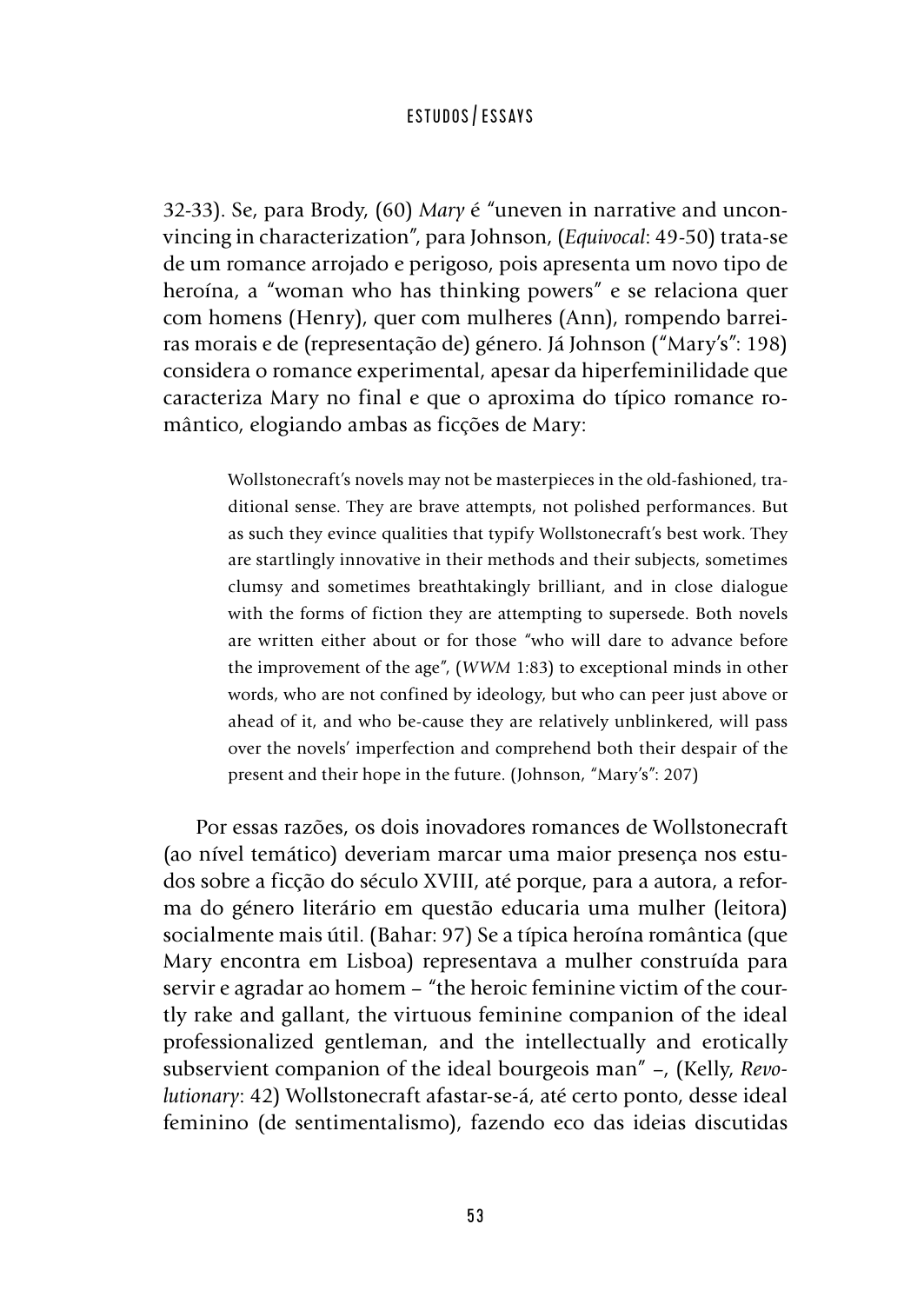e defendidas pela conhecida Blue Stocking Society, ao longo da segunda metade do século XVIII. Aliás, a folha de rosto da primeira edição de *Mary* inclui uma citação da obra *Julie, ou, La Nouvelle Heloïse* (1761), de Rousseau: "L'exercice des plus sublimes vertus éleve et nourrit le génie", que remete simultaneamente para a educação e para a sensibilidade do génio feminino, temas de que a autora se ocuparia até falecer. No entanto, Mary e outras autoras britânicas – como Hannah More, Mary Hays, Charlotte Turner Smith, Mary Robinson, Helen Maria Williams e Maria Edgeworth – consideram Rousseau "sexista". (*Mellor: 141-159*) Estética e ideologia unem-se, assim, na obra de Wollstonecraft com um intuito (também) político, embora os seus romances sejam relativamente esquecidos perante o sucesso de *Vindications* até sensivelmente à década de setenta do século passado, quando surgem reedições dessas ficções, e mesmo esses projectos editoriais feministas – por exemplo a introdução de Eleanor Flexner, na edição da American Penguin, de 1973 – defendem que Mary não foi uma romancista talentosa.

Como é sabido, os temas wollstonecrafteanos por excelência são a educação-formação, a emancipação e o desenvolvimento femininos, pelo que não espanta que *Mary* seja considerado, talvez erradamente, um *Bildungsroman* sentimental por alguns autores. (Kelly, "Introduction": xvi; Kelly, *Revolutionary*: 41; Faubert: 25) O romance partilha características e temáticas com o *Bildungsroman* ao ilustrar como uma mulher inteligente e independente pode aprender ao longo da vida, em contacto com a natureza, na sociedade, com amigos, a viajar, a ler, a escrever e a reflectir. O verbo "aprender" e o substantivo "aprendizagem" tornam-se recorrentes no texto, enfatizando o processo cumulativo da formação da protagonista, que passa pela aprendizagem da emotividade (sentimentalismo), da religião (90-91) e dos afectos. No entanto, a obra não se aproxima ainda do chamado *growing up novel* devido ao poder masculino e ao casamento que oprimem. Embora a protagonista se distinga das sentimentais personagens femininas, os seus percurso e vitória não são ainda os desejados devido a amarras sociais que é necessário questionar também através da ficção. Afinal, por que haveria o leitor de se prender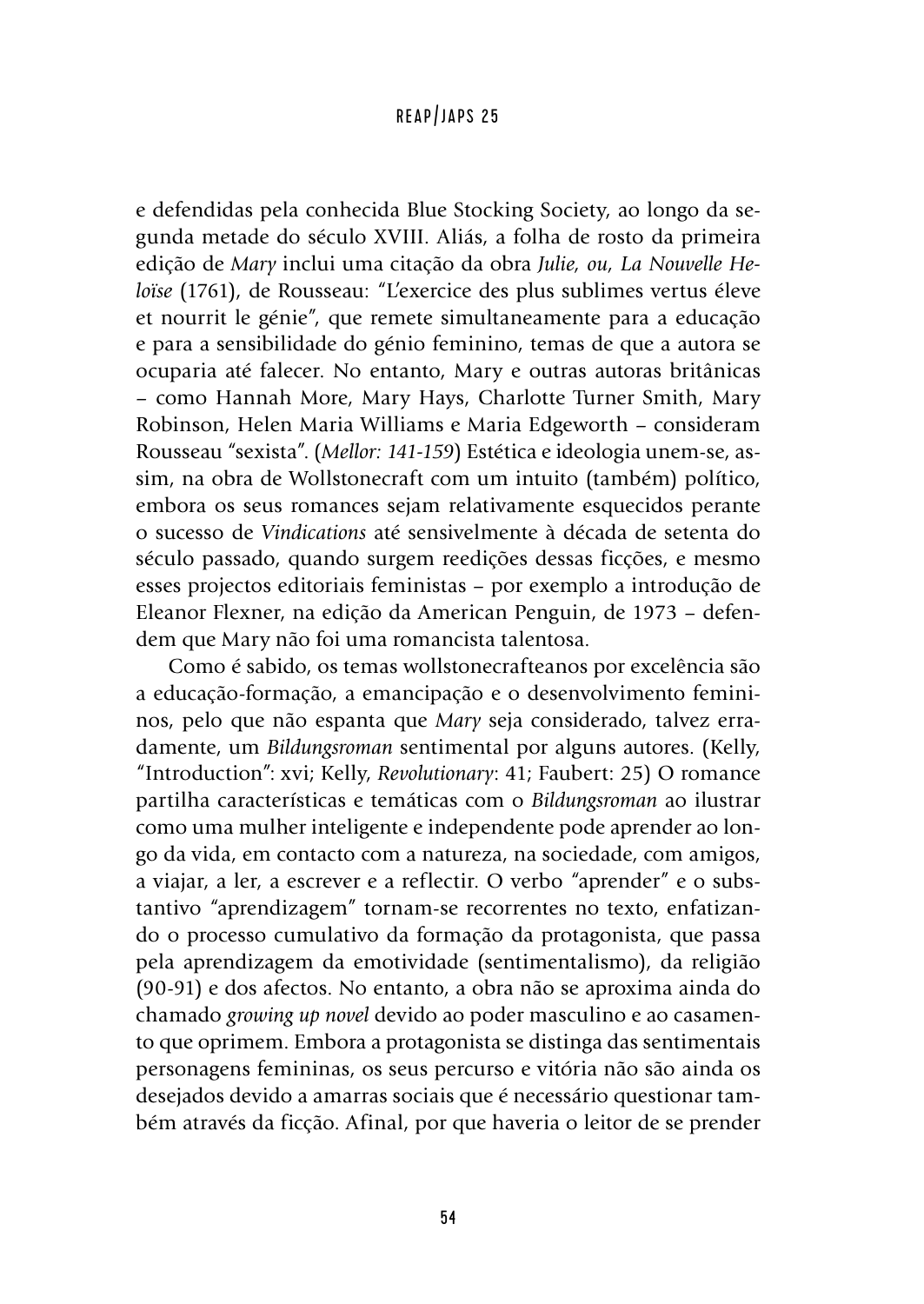às expectativas românticas quando a vida ficcionalizada poderá ser tão mais interessante, para além dos romances sentimentais, pergunta a narradora num dos inúmeros exercícios metaficcionais do texto, que estimulam a curiosidade do leitor interpelado:

> if my readers would excuse the sportiveness of fancy, and give me credit for genius, I would go on and tell them such tales as would force sweet tears of sensibility to flow in copious showers down beautiful cheeks, to the discomposure of rouge, &c. &c. Nay, I would make it so interesting, that the fair peruser should beg the hair-dresser to settle the curls himself, and not interrupt her. (81)

A leitura e a escrita fazem, assim, parte do longo processo de formação/educação das personagens, sendo encaradas como práticas sociais e didácticas na época romântica. (Richardson, 1990) A própria autora é reconhecida como auto-didacta (aprendeu várias línguas) e foi professora e tutora, pelo que os objectivos educativos das suas duas narrativas ficcionais devem ser interpretados tendo em conta quer a sua obra didactico-pedagógica publicada ainda antes de *Mary* (*Thoughts on the Education of Daughters: With Reflections on Fe*male Conduct, in the More Important Duties of Life, 1787),<sup>7</sup> quer o contexto político de então, o radicalismo dos anos (17)90, a educação e a luta pelos direitos das mulheres e dos escravos nas colónias,<sup>8</sup> que coincidem com os futuros objectivos políticos da autora, na senda

<sup>7.</sup> A sua obra para crianças *Original Stories From Real Life: With Conversations Calculated to Regulate the Affections and Form the Mind to Truth and Goodness*, 1788; a tradução de Jacques Necker, *Of the Importance of Religious Opinions*, 1788, e de Christian Gotthilf Salzmann, *Elements of Morality, for the Use of Children; With an Introductory Address to Parents*, 1790, mas especialmente as suas obras: *The Female Reader: Or, Miscellaneous Pieces, in Prose and Verse; Selected from the Best Writers, and Disposed under Proper Heads; for the Improvement of Young Women. By Mr. Cresswick, Teacher of Elocution* [Mary Wollstonecraft]*. To Which is Prefixed a Preface, Containing Some Hints on Female Education*, 1789; *A Vindication of the Rights of Men, in a Letter to the Right Honourable Edmund Burke*, 1790; *A Vindication of the Rights of Woman with Strictures on Moral and Political Subjects*, 1792 e "On the Prevailing Opinion of a Sexual Character in Women, with Strictures on Dr. Gregory's Legacy to His Daughters", 1792, entre outras.

<sup>8.</sup> A escravatura fora abolida na Grã-Bretanha em 1772, mas permaneceria legal nas colónias, como é sabido, até ao Slavery Abolition Act (1833).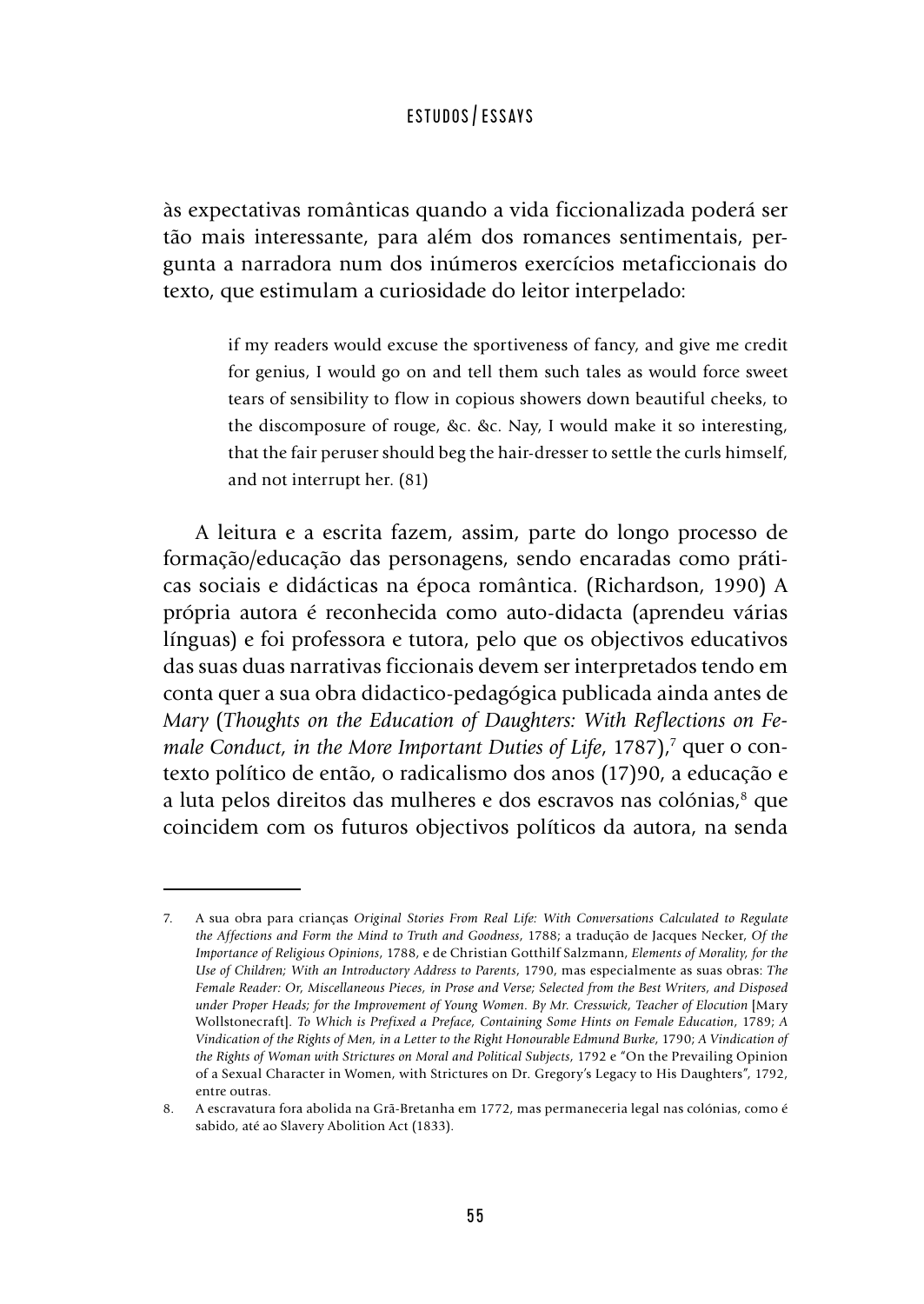do ideal de igualdade da Revolução Francesa. (Faubert: 34) Se *Mary* e *Maria*, redigidos, respectivamente, no início e no final da carreira de Mary, são romances também sentimentais – fruto da sua época e da ideologia e da estética patriarcais que Wollstonecraft combate como discursos que constroem e modelam a feminilidade –, essas narrativas assumem-se também como estratégias para simultaneamente corresponder ao horizonte de expectativas das leitoras de então e educá-las depois ao longo do processo de leitura. Aliás, a autora chama a atenção para esse mesmo processo nas páginas 79-80 de *Mary* (quando da descrição do quotidiano de Eliza) e em *Rights of Woman*, abordando quer a função da literatura como arma de manipulação para manter (e desafiar) o *status quo*, quer a temática das mulheres submissas e passivas através do sentimentalismo que infantiliza, pois o romance sentimental promove esse sentimentalismo artificial e ridículo e representa as mulheres fracas e intelectualmente limitadas como atraentes:

> anxious to render my sex more respectable members of society, I shall try to avoid that flowery diction which has glided from essays into novels, and from novels into familiar letters of conversation. The pretty nothings – these caricatures of the real beauty of sensibility (…) create a kind of sickly delicacy (…) and a deluge of false sentiments and over-stretched feelings, stifling the natural emotions of the heart (…). The education of women has, of late, been more attended to than formerly, yet they are still reckoned as frivolous sex (…). Women, *subjected by ignorance to their sensations*, and only *taught to look for happiness in love, refine on sensual feelings* (…). Women (…) are *amused by the reveries of the stupid novelists*, who, knowing little of human nature, work up *stale tales*, and describe meretricious scenes, all retailed in a *sentimental jargon*, which equally tend to *corrupt the taste*, and draw the heart aside from its daily duties. I do not mention the *understanding, because never having been exercised*, its slumbering energies rest *inactive*. (Wollstonecraft, *Rights of Woman*: 8, 425-426) [ênfase nossa]

Podemos, assim, concluir que a literatura produzida pela indústria literária patriarcal e até feminina ("gerida" por homens) para o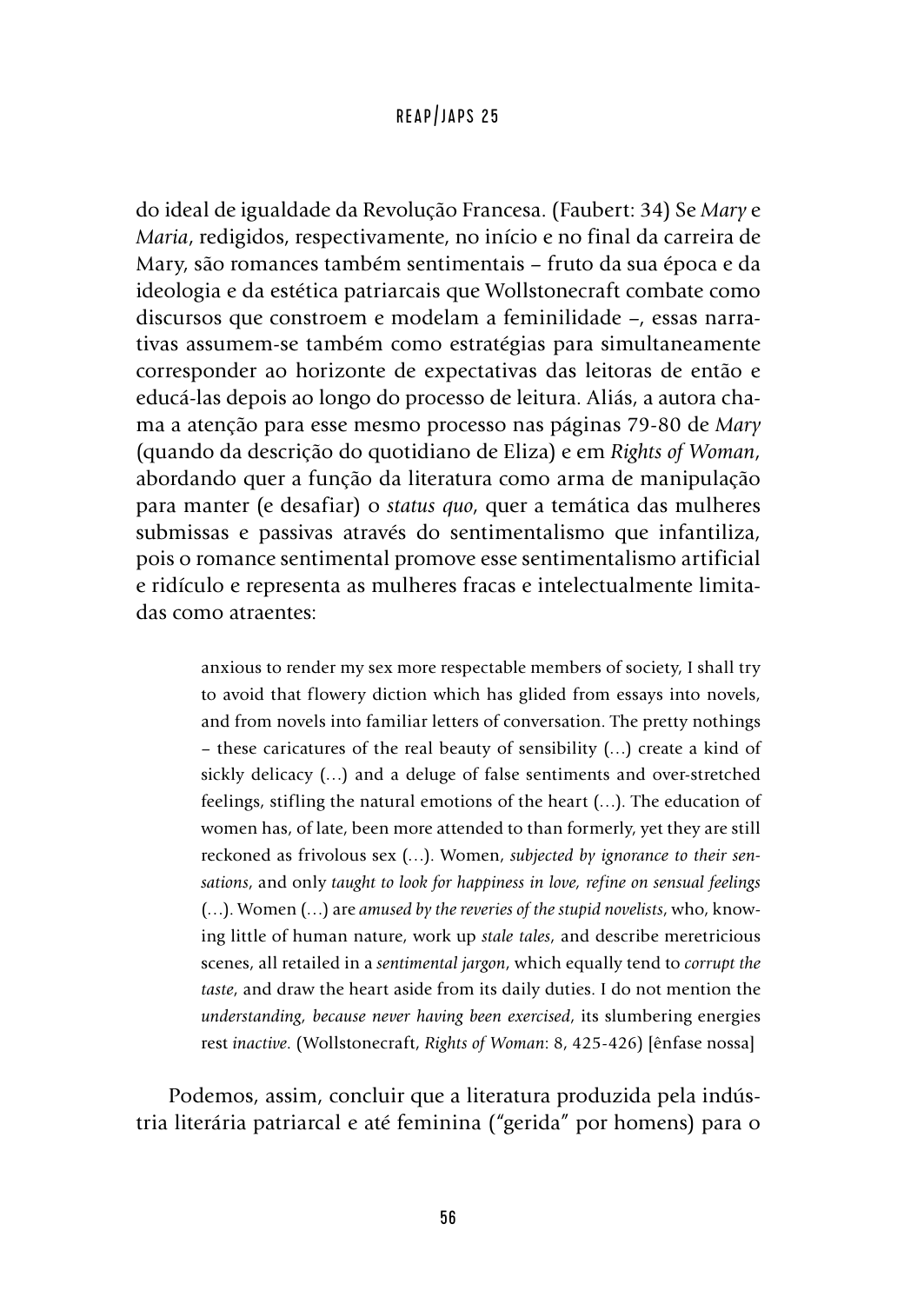público feminil "adoecia" as mulheres ao torná-las inferiores e mesquinhas, como a mãe de Mary no romance, que lê romances sentimentais, ou as mulheres britânicas em Lisboa, apenas preocupadas com as aparências. A leitura, a educação, a sexualidade, as mentes e os corpos transgressores seriam os medicamentos para essa "doença" fruto do controlo patriarcal. Mary tenta, então, criar um novo tipo de sensibilidade através do (seu) próprio romance sentimental, que educa o gosto feminino e simultaneamente demonstra o valor da sensibilidade moderada, pelo que a obra de que nos ocupamos também é lida como um romance sobre a "verdadeira" sensibilidade. (Faubert: 36-38) Aliás, na página 135, a narradora descreve Mary a chorar após uma desilusão amorosa (imagem típica da mulher no romance sentimental) e assume-se aristotélica ao invocar o efeito catártico da arte e do ambiente natural no ser humano, sensível e emotivo por natureza, unindo o sentimento e a empatia os membros da humanidade, como Mary conclui em Lisboa, apesar das diferenças culturais. Noutros momentos da acção, a narradora apresenta a protagonista como detentora de uma força mental e física (auto-controlo) fora do comum – "such power over her apetites and whims (...) she conquered them so entirely"; (92) "she did not feel bodily pain"; (114) – ou seja, tal como a natureza humana, as personagens e as ideias são complexas e contraditórias. Logo no início do "Advertisement", a autora deixa claro que ficcionaliza as aventuras de um novo tipo de génio feminino e não de personagens que considera conservadoramente estereotipadas ("insipid"), (76) como *Clarissa* ou *Lady* Grandison (*History of Sir Charles Grandison*, 1754-1754), de Samuel Richardson, e *Sophie*, de Rousseau: "this woman is neither a Clarissa, a Lady G, nor a Sophie". (75) Wollstonecraft caracteriza Mary como uma mulher adulta e inteligente que rejeita as normas sociais e sexuais do século XVIII de forma algo andrógina, aproximando a sua determinação à masculina.

Os dois romances balizam a sua actividade como escritora e ocupam-se de muitos dos temas que caracterizariam a sua obra, como os direitos e as escolhas/alternativas das mulheres, a ausência de ocupações condignas para mulheres, a caridade, o casamento-prisão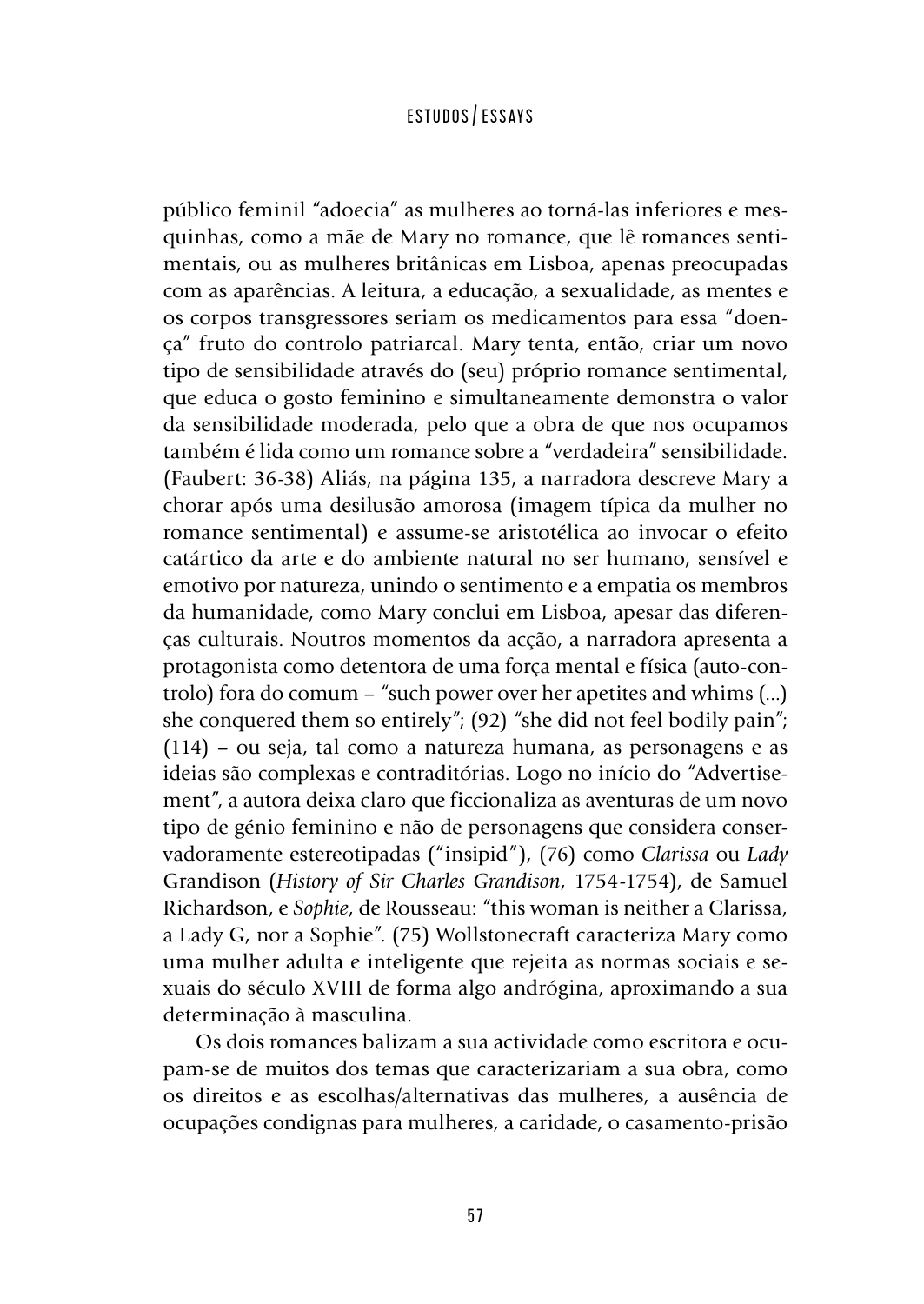(como revelaram ser o da sua irmã Eliza e o de Fanny), a subjugação doméstica, a justiça social, o papel e o estatuto da mulher e do homem na sociedade (género), a natureza e a condição humanas, a sensibilidade/o sentimentalismo e a mulher, a relação amorosa, social e de poder entre o homem e a mulher (Sapiro: 14-15) e a forma como a mulher é moldada pela cultura. Apesar de o *excipit* da obra parecer oferecer uma mensagem de esperança para a mulher que anseia por liberdade, ela habita um mundo "*where there is neither marrying*, nor giving in marriage", (148) pois o casamento faz dela uma escrava; (131)<sup>,</sup> daí que Hoeveler (31) defenda que *Mary* é um romance sentimental (devido às temáticas da morte, das emoções desmesuradas e perseguições) marcado pelo "feminismo gótico", ou seja, pela valorização da heroína perseguida. Os referidos temas são, por vezes, abordados de forma contraditória, desenvolvendo-se o carácter das protagonistas de Mary e os enredos à luz de teorias médicas sobre o desenvolvimento da mente e sobre o género, de teorias educacionais e do radicalismo dos anos (17)90, que eram também assimiladas pelo público feminino que lia sobretudo romances e novelas e não tanto prosa polémica. (Faubert: 13) Numa missiva que envia ao Reverendo Henry Gabell (13-09-1787), Wollstonecraft (*Collected Letters*: 136) desenvolve esses mesmos temas ao falar de *Mary*: "spite of my vexations, I have lately written, a fiction which I intend to give to the world; it is a tale, to illustrate an opinion of mine, that a genius will educate itself",10 carta através da qual a autora se assume simultaneamente como escritora e teórica, ou seja, uma autoridade no que diz respeito à educação do génio feminino. Fica também claro o uso da ficção como estratégia por parte da autora para veicular ideias e posicionamentos pessoais.

<sup>9.</sup> Também em *Rights of Woman*, a autora designa as mulheres casadas de "house slaves".

<sup>10.</sup> Sobre esta temática, Brody afirma:

Wollstonecraft poured all of the resentments she harbored against her often-violent father and her unaffectionate and indifferent mother into her autobiographical novel, *Mary*. She suggested that the reasons for her own frequent ungappiness lay in her childhood and in the volatile personality she shared with her father. (61)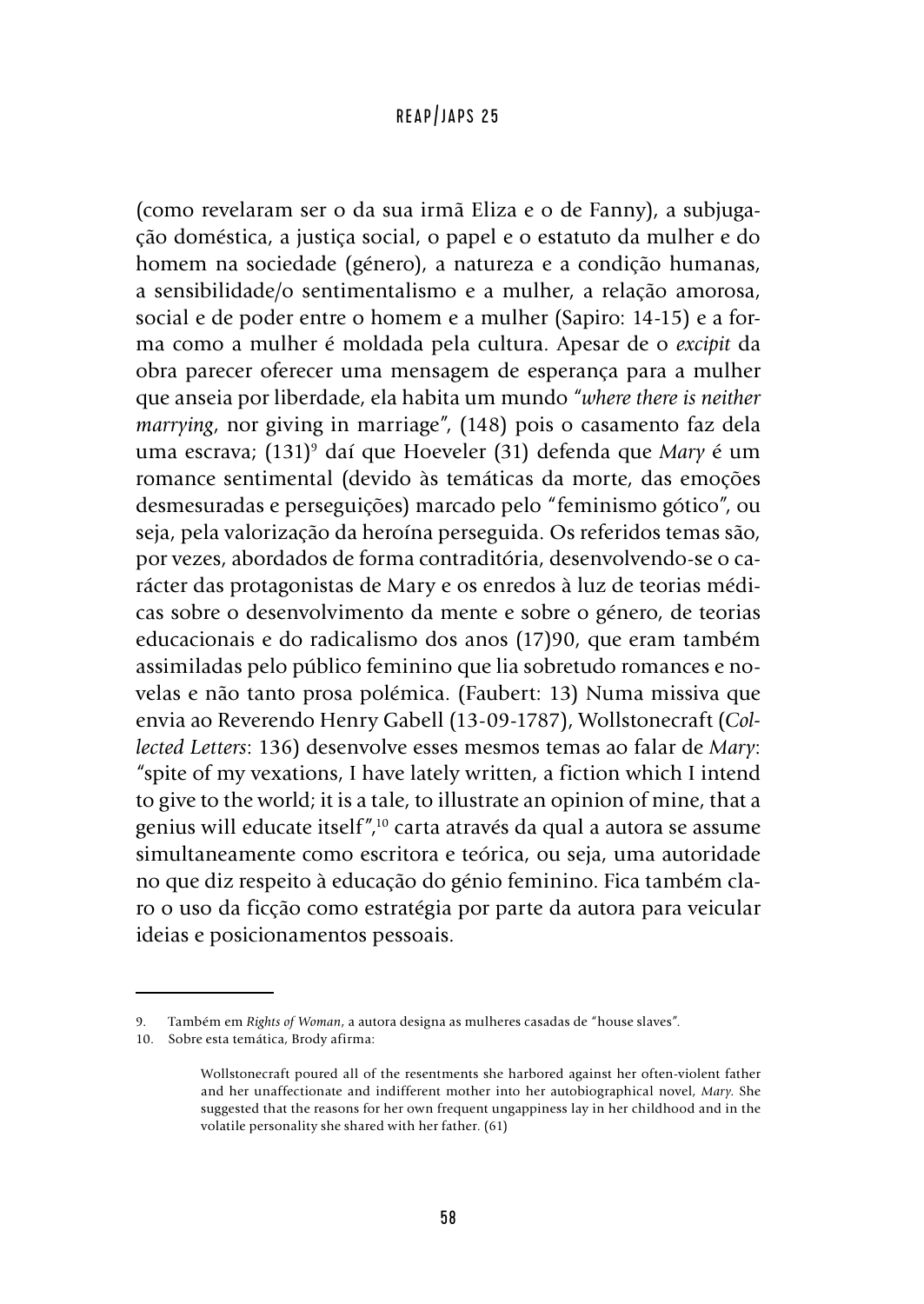Kaplan (35) afirma que a diferença entre os romances e os tratados filosóficos de Wollstonecraft é que a ficção celebra e valoriza a emotividade feminina, enquanto os tratados apresentam a emoção como reaccionária e regressiva. Embora pareça que a protagonista cresce e aceita o sentimentalismo, a autora enaltece a amizade romântica como preferível ao casamento, (Johnson, *Equivocal*: 48) e a longínqua Lisboa é o espaço estrangeiro e estranho desses encontros (mais livres) da personagem casada, quer com a sua amiga Ann, quer com Henry, no seio de uma mini Grã-Bretanha que o hotel-colónia de pacientes britânicos representa sinedoquicamente, como veremos; daí que Kelly ("Introduction": xvi) afirme que Mary condena o sexismo e a cultura dos falsos sentimentalismo e a sensibilidade que a sociedade patriarcal promove, por exemplo, através do romance sentimental, que, por sua vez, ela deseja redefinir. É sabido que, nos seus mais variados escritos, Mary é ambivalente e até contraditória no que diz respeito ao sentimentalismo, o que revela a complexidade da questão e o facto de os autores não estarem imunes aos efeitos da ideologia que tenta repudiar, tendo, por vezes, que mimetizar discursos e posturas para os poder subverter. O romance defende, então, que o uso pleno da razão e a determinação são essenciais para chegarmos às nossas conclusões em vez de imitarmos os outros, e advoga uma sensibilidade ou um sentimentalismo moderados pela razão. (135)

Como a narradora sugere, a educação/formação de Mary e a da sua mãe, Eliza, enquanto mulheres da alta sociedade, é limitada, pois são educadas apenas para casar e tratar do lar, (77) postura demonstrada também pelas mulheres britânicas que em Portugal criticam as duas amigas. No capítulo VII do romance, Ann começa a sentir sintomas típicos de "consumptive disorders", (98) e o médico aconselha, como era comum, uma viagem para evitar o rigoroso Inverno inglês. Mary decide imediatamente acompanhá-la, e, tendo de escolher entre o Sul de França e Lisboa, decide-se pela capital portuguesa, "on account of its being further removed from the only person she wished not to see", o marido, (100-101) e, caso a saúde de Ann o tivesse permitido, a protagonista teria escolhido uma ilha remota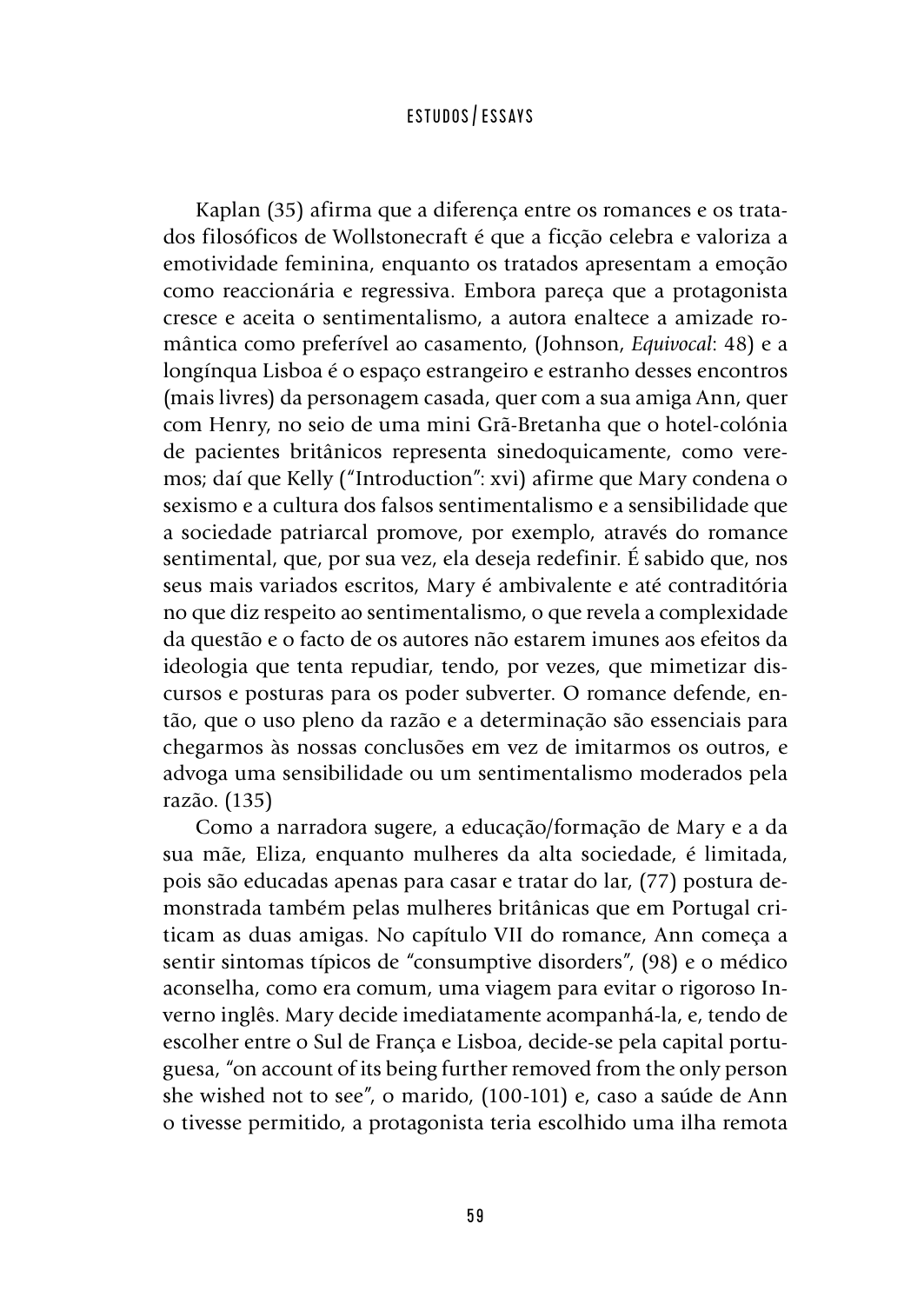para fugir de Charles para sempre, (120) revelando uma aversão extrema. Já Henry confessaria, na página 117, que escolhera Lisboa para convalescer porque já tinha viajado pelo resto do "Continente".

As viagens para o Sul da Europa para curar-atenuar a tuberculose levam, por exemplo, Keats a Roma, bastando, no que diz respeito a Portugal, recordar a famosa viagem de Henry Fielding, em 1754, escritor que falece, como é sabido, em Lisboa. (Ferreira: 92) O capítulo nono de *Mary* ocupa-se da partida de Falmouth, da viagem e da chegada a Portugal, uma semana após as protagonistas deixarem a Cornualha. A primeira visão, como acontece noutros relatos de viagem, é a "rock of Lisbon" (cabo da Roca), referente geográfico para inúmeros viajantes. (Hickey: 370; *The Lisbon Guide*: 22) No dia seguinte, as duas amigas desembarcam a uma distância de três milhas de Lisboa ("at the castle"), que poderá designar um qualquer forte ao longo do Tejo, mas não o castelo de São Jorge, ao contrário do que sugere Faubert. (101, n. 3) Será muito provavelmente a Torre de Belém, pois, de seguida, a narradora informa que as inglesas se alojaram no Convento das Irlandesas, nas proximidades do Tejo, que é, decerto, o Convento (de Nossa Senhora) do Bom Sucesso, ou das Dominicanas Irlandesas, em Belém, que acolheu cinquenta freiras irlandesas em 1639, e cuja estrutura pouco sofrera com o terramoto de 1755, pelo que a estada das amigas no edifício seria possível. O católico assume-se como "definitional other" (Parker *et al*.: 5) no que diz respeito à auto-definição da maioria dos britânicos (protestantes), e o tópico do católico demonizado ou carnavalizado faz parte do imaginário literário britânico coevo, sobretudo nas obras que fazem parte da *Protestant imaginative writing.* (Shell: 1-2) O universo religioso católico é o primeiro espaço de contacto com a realidade portuguesa, marcado pelo som de um órgão na igreja do já referido convento, por conversas entre Ann e uma freira e pelo canto de uma religiosa que emociona Mary, fazendo-a chorar "tears of gratitude and tenderness", (102) pois numa "unknown land" a protagonista sente-se só, sentimento que exacerba a sua relação com Deus. A narradora ocupa-se assim também das reacções psicológicas da protagonista perante a alteridade e novas formas de "ser", nomeadamente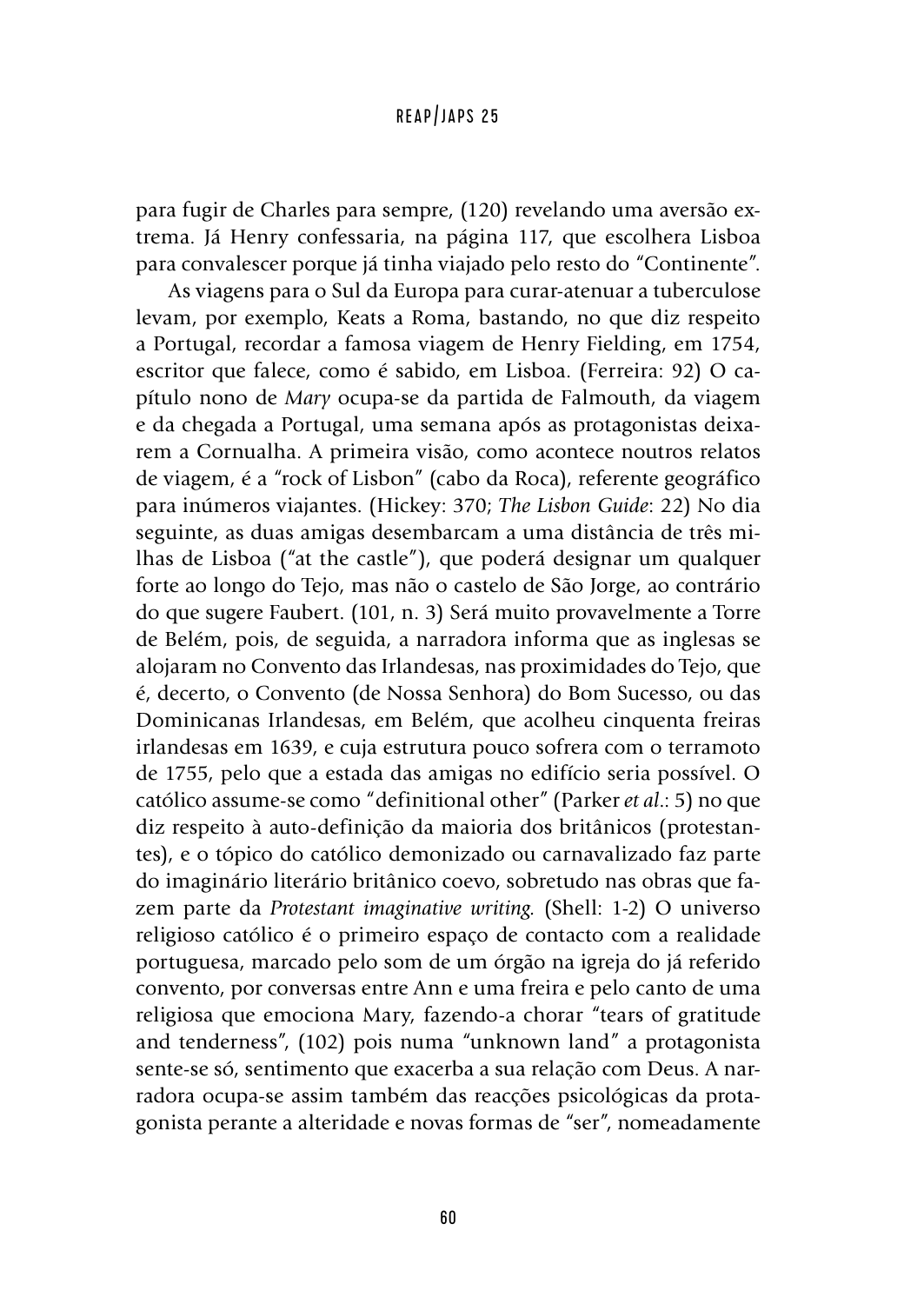no que diz respeito à sua fé e relativa tolerância religiosa, pois não rejeita as celebrações e rituais católicos que aprecia. Após as amigas se estabeleceram no hotel de inválidos, o romance descreve, já não a tolerância individual das amigas, mas a reacção colectiva da comunidade britânica às cerimónias católicas, ridicularizando "the pageantry they were all surprised at observing", (104) embora o espírito crítico de Mary a leve a concluir que o Outro religioso também tem a sua razão. Aliás, *The Lisbon Guide* (1800), dedicado a "invalids who visit Lisbon", refere essa mesma curiosidade e o espanto dos britânicos (para quem os católicos são estranhos demonizados): "the ceremonies of the Popish religion, especially on particular festivals, are naturally objects of curiosity to an Englishman; but however they may amuse, they cannot please (…) bigotry and atheism are found together in Lisbon." (15)

A primeira imagem terrena de Lisboa, a das carruagens, é negativa – "ugly carriages peculiar to the country" – (101) e também se encontra em descrições não ficcionais de Lisboa, nomeadamente em *The Lisbon Guide* (25-26) e ainda na edição americana de 1855 do *M'Culloch's Universal Gazeteer*, (191) intertexto do romance: "their carriages of all kinds, from the fidalgo's family coach to the peasant's market-cart, their agricultural implements, cutlery, locks & keys, &c., are ludicrously bad. They seem to disdain improvement, and are so infinitely below par, so strikingly inferior to the rest of Europe as to form a disgraceful wonder in the midst of the 19th century." Aliás, a referência às carruagens não é de admirar, pois, como William Hickey informa em 1782, "a carriage was an indispensable requisite at Lisbon". (374)

Do inicial espaço religioso que funciona como fronteira de iniciação para as duas amigas, as viajantes mudam-se para um hotel preparado para receber doentes ("invalids") e que funciona como uma "colónia" britânica. Já em 1872, três anos antes de Mary Wollstonecraft viajar para Lisboa, William Hickey (372) se alojara num desses hotéis, nomeadamente o hotel de Mrs. William, onde se instalam doentes britânicos e os parentes que os acompanham, por vezes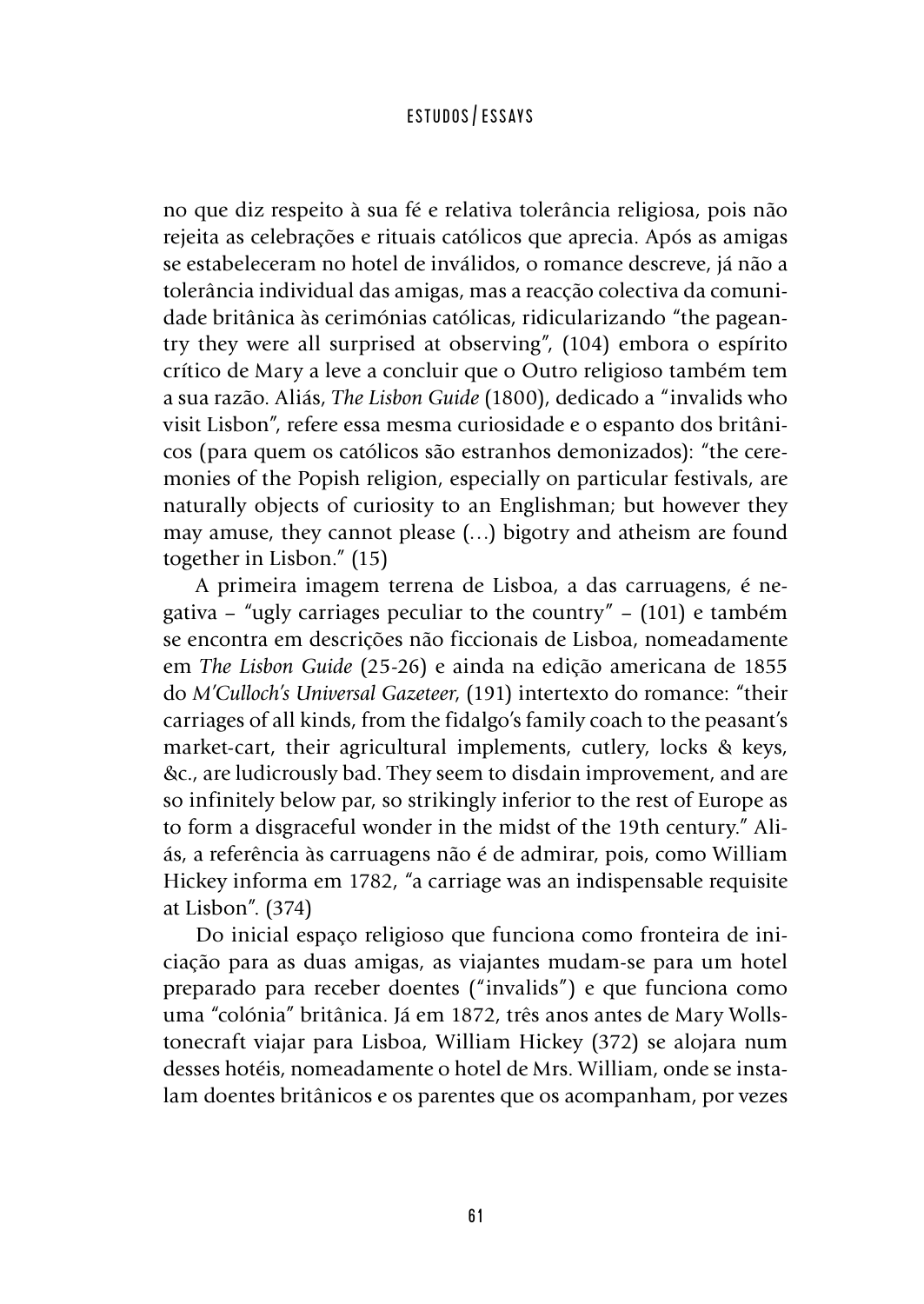famílias inteiras. O viajante descreve a doença de vários pacientes<sup>11</sup> e o quotidiano desses estabelecimentos, ambiente que se aproxima do ficcionalizado em *Mary*:

> there were also several other male invalids, all of whom assembled every morning in the coffee-room, a noble apartment (…). Here I ususally employed an hour or two daily in reading English and other newspapers and admiring the beautiful scenery from the windows. It was, however, a great drawback to my amusement to observe several of the invalids daily sinking into the grave, yet notwithstanding this was too evident to every person who looked at them, the victims themselves seemed unconscious of their danger. (Hickey: 373)

Um guia publicado, em 1870, pelo médico Michael C. Grabham, sobre a Madeira e Portugal continental, para pacientes britânicos e familiares, refere também esse tipo de estabelecimentos em Lisboa, identificando-os: "the principal hotels in Lisbon are the "Central," near the Tagus, and the "Braganza," at a higher elevation; Mrs. Durand, also, in Rua dos [*sic*] Flores, has a house well situated and adpated to the requirements of invalids and families". (Grabham: 197)

<sup>11.</sup> I could not help feeling extremely interested for one very elegant young man who stood in this class. His name was Richardson, only two-and-twenty years of age and in possession of a large estate in Devonshire. His patriotic zeal had induced him to take an active part in training a newly raised corps of Militia, in the performance of which duty he exposed himself to more hardships than he had strength of constitution to bear, sleeping in a tent in damp and swampy situations, which produced first cold and cough, then tendency to consumption. The physicians, pursuing the customary routine, began their operations at his own house, then ordered him to Bristol hot wells, and finally to Lisbon, where he had been two months when we arrived. He grew gradually weaker and weaker, so much so that at last he with difficulty could crawl from his bed-chamber to the coffee-room assisted by the arm of his servant, yet, although reduced to that miserably languid state, and having become an absolute skeleton, he thought not of death. On the contrary, he talked with confidence of future plans that he intended carrying into effect, remarking that as he did not think he had derived any material benefit from the climate of Lisbon he would return home for the summer months, and if it proved necessary that he again should move he would try Italy, and this he said at a time when I used to look at him with the most anxious alarm from actually expecting every moment to behold him fall from hia chair a corpse. When we had been at the hotel about a month, his servant, entering his room to open the window shutters one morning, found him laying half out of bed, his head on the floor, quite dead, and he must have been so some hours, the body being cold and stiff. (Hickey:373-374)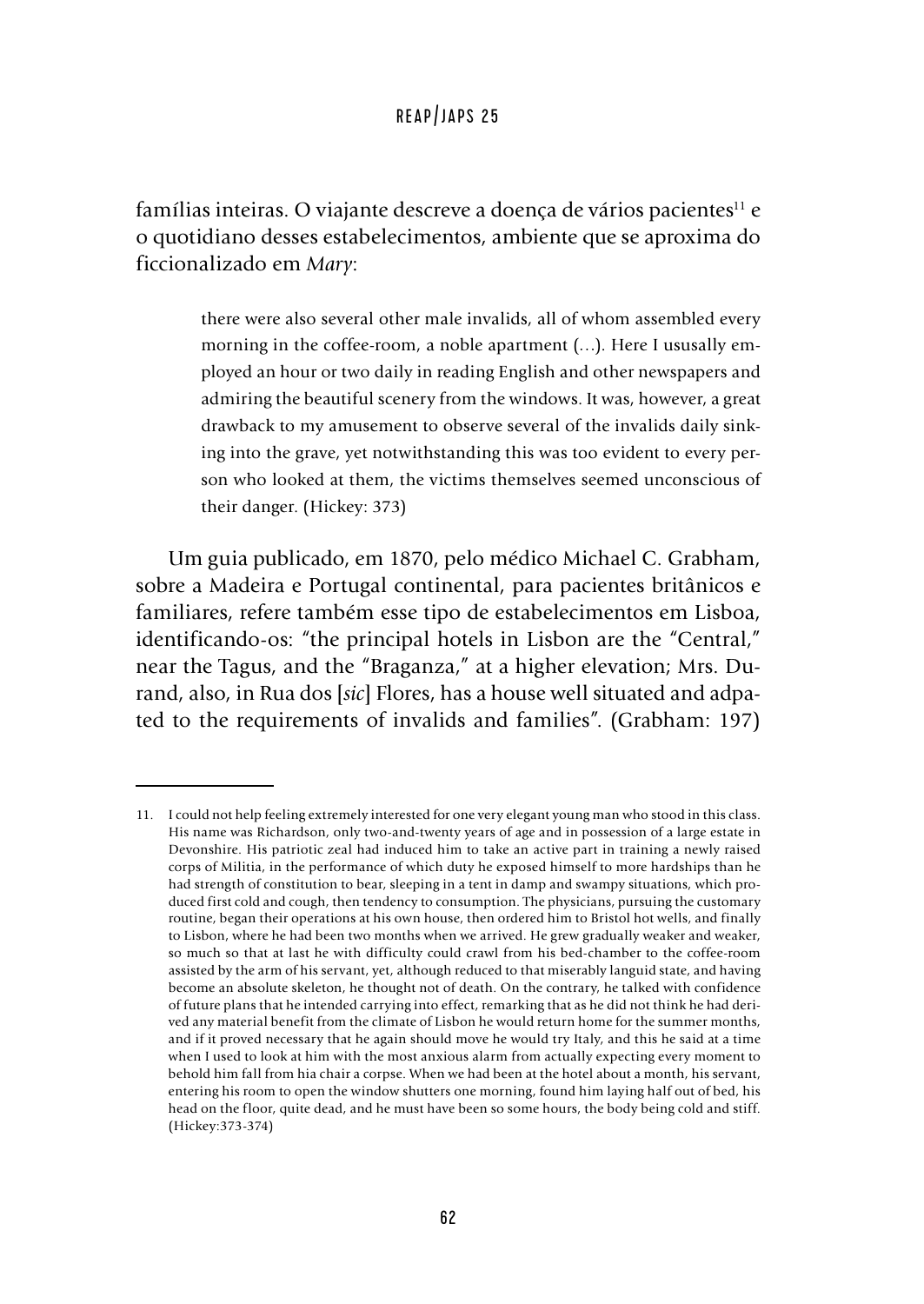Aliás, *The Lisbon Guide* reúne uma série de "dicas" úteis para "doentes" e complementa os silêncios no romance de Mary sobre a viagem e a estada dos pacientes, nomeadamente em hotéis de Lisboa, (*The Lisbon*: 9-10) como o Hotel Boulnois, na Calçada da Estrela, o "Rundle's hotel", na zona de Buenos Aires, ou o "William's hotel". (11-12, 17) Em *Mary*, Ann constipa-se na carruagem a caminho do hotel para "inválidos" e sofre ao chegar à nova residência, pelo que não é de admirar que o já referido guia de 1800 avise os doentes britânicos antes da viagem:

> the sudden change in the evening from heat to cold, is one of the principal defects in the Lisbon climate; invalids must guard against it by wearing even warmer clothing than they have been used to in England. This is the more necessary as fire-places are seldom to be found in fitting-rooms. (*The Lisbon*: 12-13)

Os romances de Mary ilustram os vários motivos de viagem para Portugal e para o continente europeu, ou seja, por motivos de negócios (tio da protagonista em *Maria*), de estudo (Charles), de turismo, para fugir a situações difíceis ou indesejadas (Mary), e ainda por motivos de saúde, como destino de convalescença (Ann, Henry e "colónia" britânica em Lisboa), como acontece com inúmeros britânicos que, a partir de 1860, passariam a preferir a Riviera francesa, (Pemble: 85-86) mudando-se para novas zonas quando os antigos "sanatórios" de Inverno eram invadidos por pacientes-turistas e ficavam sobrelotados. Como informa Jeremy Black, (205) e *Mary* ficcionaliza, a ida às termas inglesas foi gradualmente substituída pela "health travel" no século XVIII: "to travel abroad for health represented a fusion of two of the more important developments in upper-class activities in this period: tourism and travelling for health." Wollstonecraft ficcionaliza, assim, como veremos, as condições psicológicas, ambientais, biológicas, culturais e de género da doença e do acto de viajar. Os temas literários da enfermidade e de Mary como "cuidadora" acentuam-se após a chegada a Lisboa, espaço onde Ann deveria melhorar, estratégia que contribui para a construção do *suspense* da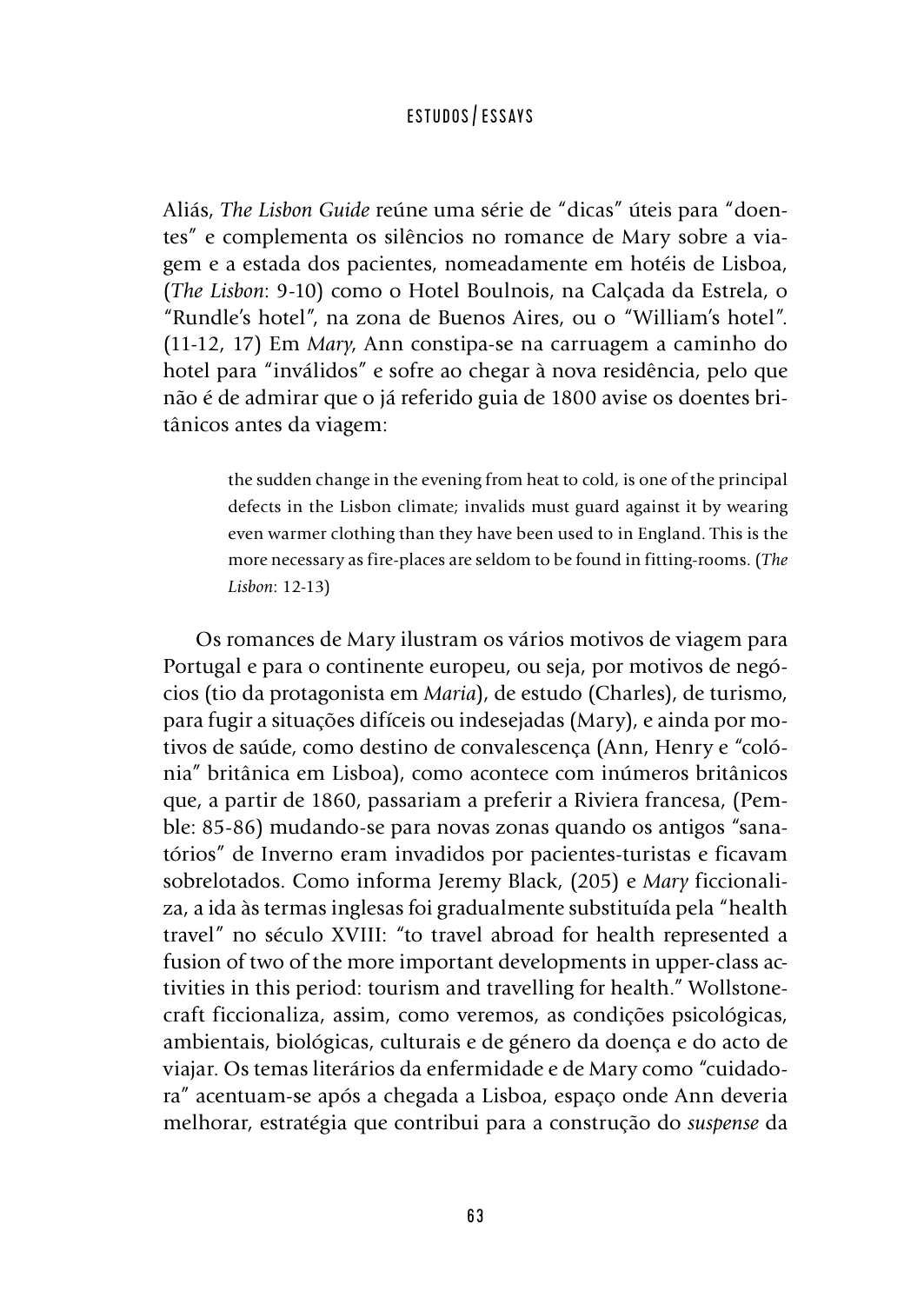narrativa e para a caracterização positiva da protagonista. O hotel de "invalids", termo repetido várias vezes na página 102, é uma "colónia" britânica onde os residentes trocam motivos da estada e novidades de "casa", havendo um sentido de comunidade e de identidade nacional britânica, bem como uma empatia quase imediata entre conterrâneos, mas que não se estende a Mary e Ann, que se tornam logo alvos de *gossip*. Aliás, em 1900, um artigo de Linden (85) sobre inválidos refere as "colonies for the consumptive" como "imagined communities" de doentes. A estranheza do novo país faz com que os residentes desses hotéis se relacionem de forma menos informal do que se relacionariam se recebessem visitas em casa, sendo assim acentuados os efeitos do "strange country" (102) nos viajantes. A doença física e a morte na Grã-Bretanha e de britânicos em Lisboa sugerem a ideia de corrupção física e espiritual, agindo as abastadas mulheres acompanhantes (e saudáveis) britânicas de uma forma doentia para com Ann e Mary, como se fosse um comportamento viciado, atitude que enfatiza claramente a experiência física da doença e o estado decadente desse meio social.

O desejo amoroso de Mary encontra-se morbidamente associado à doença, e a morte é, por sua vez, associada (no estrangeiro e "em casa") à impossibilidade de ser livre e de ter sucesso. A metáfora da doença é, há muito, utilizada para ilustrar e denunciar males sociais e caracterizar a condição humana, (Sontag, 1979; Lawlor: 1-10) e foi- -o no âmbito do debate da chamada "Condition-of-England", que ganharia forma simultaneamente através da literatura médica, das polémicas socio-políticas e da própria ficção. (Williams: ix) Mary ama e dedica-se apenas a (curar) corpos doentes, sugerindo sinedoquicamente que, apesar de a tuberculose ser uma doença individual (Sontag: 28; Byrne: 2) e não colectiva, em Lisboa há toda uma comunidade britânica que padece dessa enfermidade e, sobretudo, que esse colectivo (feminino) está doente e é mantido nesse estado, pelo que necessita de uma (auto-)cura para erradicar a doença e enganar a morte (interior) a que está votada pela sociedade patriarcal, subjugada a casamentos-prisão "arranjados". Aliás, encontramos essa mesma imagem da condição feminina (doente) como constructo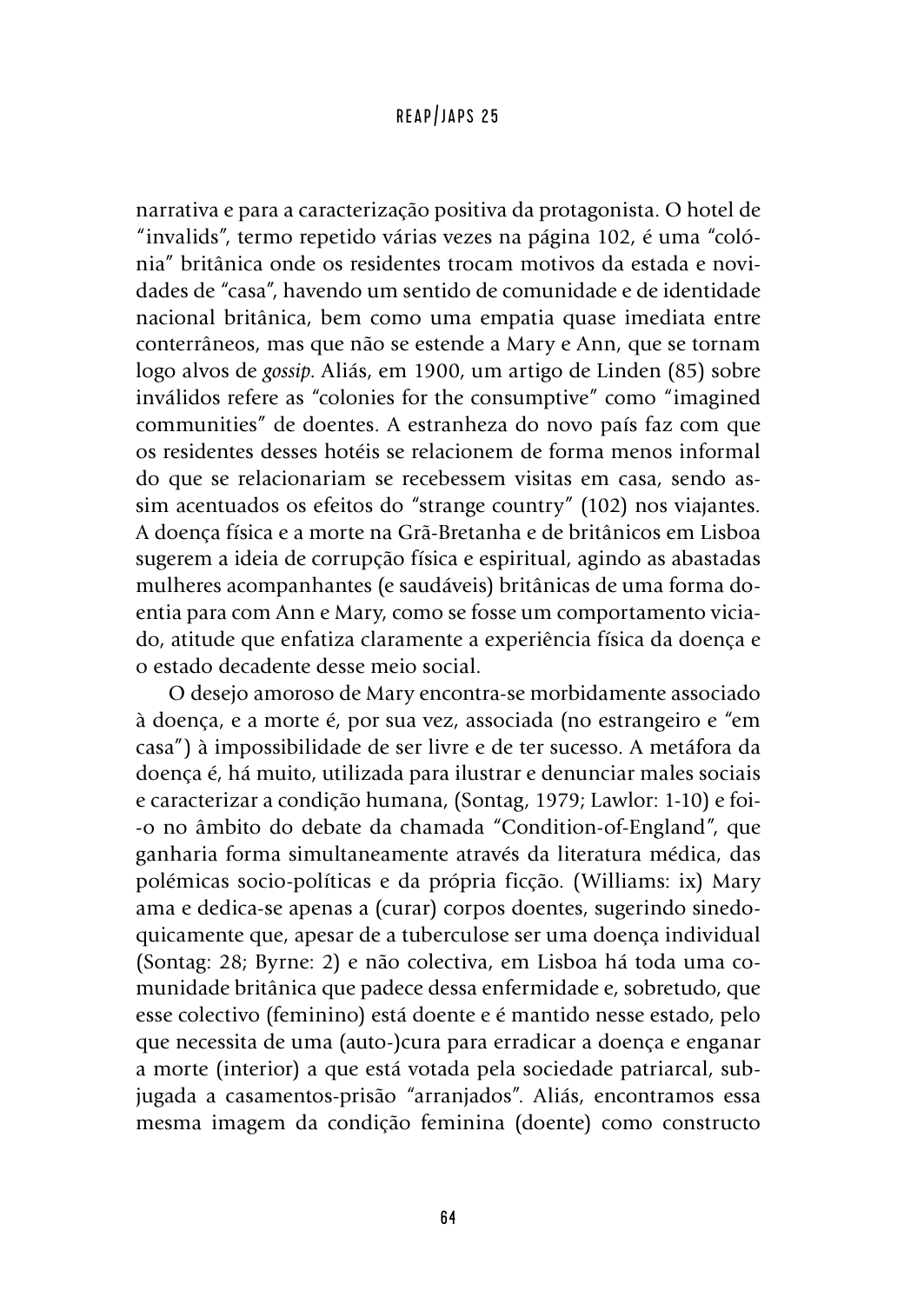cultural em *Vindication of the Rights of Woman,* (108, n.1) situação que caracteriza a mãe de Mary e as britânicas no hotel em Lisboa, e acentua as temáticas da fadiga, da fraqueza, da (in)capacidade, do consolo, da ansiedade e da morte:

> if women are in general feeble both in body and mind, it arises less from nature than from education. We encourage a vicious indolence and inactivity, which we falsely call delicacy; instead of hardening their minds by the severer principles of reason and philosophy, we breed them to useless arts, which terminate in vanity and sensuality.

A narradora apresenta a comunidade britânica em Lisboa com base na sua invalidez e no seu sofrimento colectivo, fazendo esses estados parte da identidade desse grupo. Frawley, (3) ao estudar a relação entre invalidez e identidade, bem como a figura do inválido na Grã-Bretanha do século XIX, chama a atenção para as instituições e os agentes que ajudam e dão forma à construção dessa identidade e dos estados de espírito e de saúde, "signifying not simply a medical condition or exclusively a social role, invalidism might more profitably be thought as a cultural mentality, a mode of thought that shaped and a posture that expressed the way men and women conceptualized, experienced and represented a wide range of afflictions", e esse processo acentua-se no romance de Wollstonecraft com a chegada das amigas a Portugal, como revela a cronotópica e atribulada viagem de carruagem entre o convento das freiras dominicanas irlandesas e o hotel de pacientes.

As necessidades da doente (Ann) passam a condicionar a actividade da sua cuidadora (Mary), inserindo-se ambas na comunidade de inválidos britânicos em sofrimento e convalescença num hotel preparado para o efeito em Lisboa. A capital portuguesa acolhe, assim, esse colectivo de doentes, e o clima luso (enquanto agente curativo e alívio para a depressão) passa a ser uma temática/preocupação desde o início da estada das amigas, até porque a viagem a Portugal tem um único propósito: a cura de Ann, remetendo esse hotel para os pacientes britânicos que viajam para o estrangeiro em busca de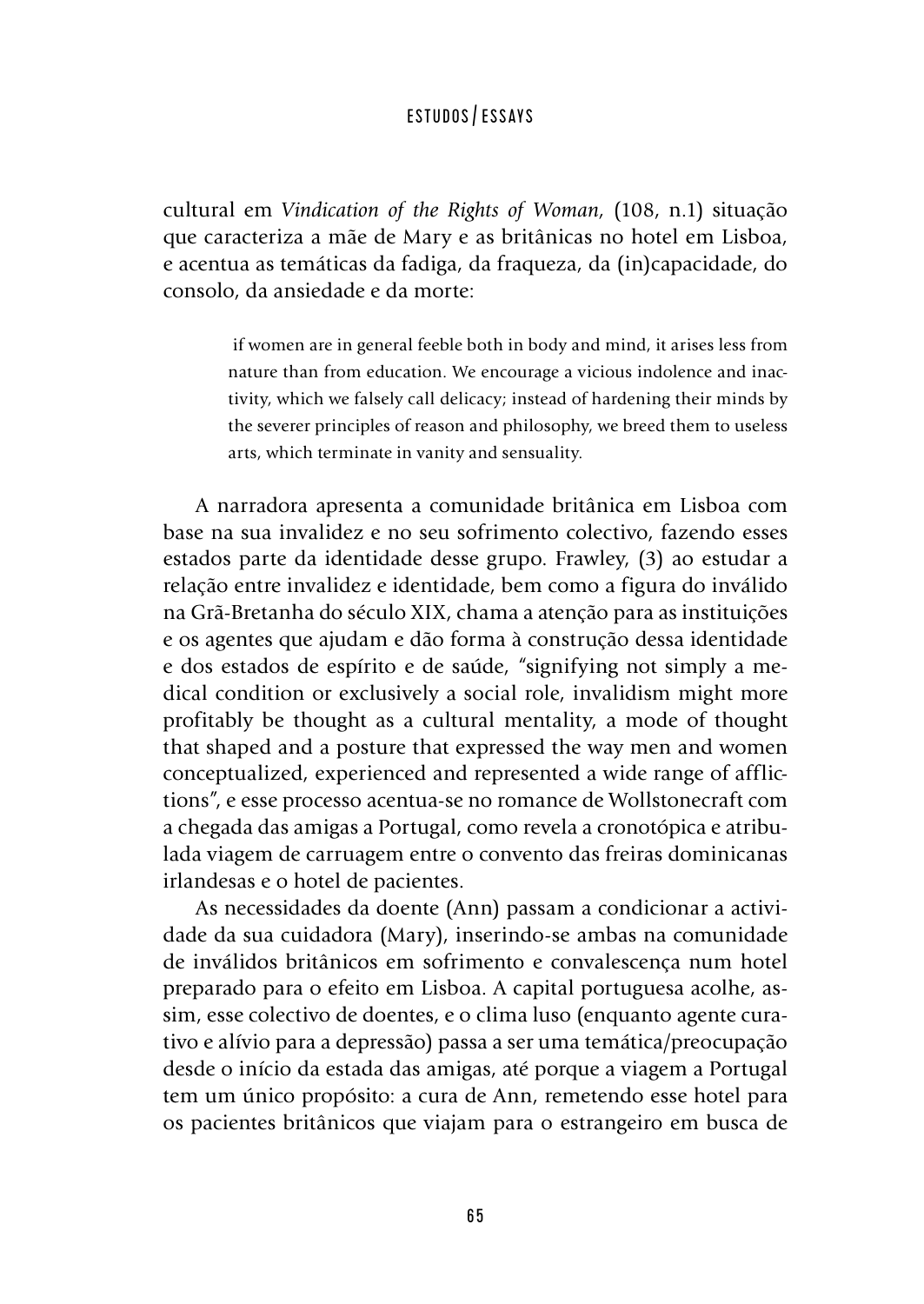cura ou de uma vida melhor ("search for health"), ou seja, para o turismo de saúde e para a climoterapia, no âmbito dos quais Portugal continental e o arquipélago da Madeira eram, como já vimos, destinos frequentes e espaços de convalescença, ou "blessed borderland of convalescence". (Shand: 546) Esse fenómeno é atestado por obras anónimas como *The Diary of an Invalid: Being the Journal of a Tour in Pursuit of Health in Portugal, Italy, Switzerland and France in the Years 1817, 1818, and 1919* (1820), de Henry Matthews, *A Letter to an Invalid about to Visit the Island of Madeira* (1834), *A Brief Letter of Advice to an Invalid, in Reply to a Request for Information about Madeira as a Winter Residence, by an Ex-Invalid* (1859), ou ainda *A Sketch of Madeira*: *Containing Information for the Traveller*, *or Invalid Visitor* (1851), de Edward V. Harcourt.12 O outro romance (inacabado) de Mary, *The Wrongs of Woman: or, Maria*, também refere Lisboa como destino do tio da protagonista por motivos de saúde, (245) cidade para onde ela pretende fugir do marido, mal o seu estado de saúde o permita, para ser protegida pelo tio, que ainda aí se encontra, (259) mas que poderá já, entretanto, ter falecido. (261-262) Lisboa assume-se assim como espaço de alívio para doentes (tuberculose), para mulheres oprimidas pelo casamento na Inglaterra, e também como destino de evasão masculina, como acontecera com Skeys, marido de Fanny, que deveria ter casado com ela muito mais cedo e evitar o agravamento da sua saúde, em vez de ter andado a esbanjar dinheiro em Lisboa, como se queixa Wollstonecraft, em Julho de 1875, numa missiva para George Blood, (Pennrich: 51) irmão mais novo do visado, que também visitaria Lisboa.

Ironicamente, em *Mary*, a chuva da primeira semana confina as amigas ao hotel e piora o estado de saúde de Ann, forçando-as a conviver com desagradáveis compatriotas na comunidade "inválida" britânica, onde reina a má-língua de mulheres desinteressantes. Mary ajuda vários turistas "doentes" femininos e masculinos em Lisboa, tal como auxilia os economicamente desfavorecidos em Inglaterra.

<sup>12.</sup> Sobre as viagens de inválidos britânicos para o estrangeiro no século XIX, veja-se Frawley (113-155).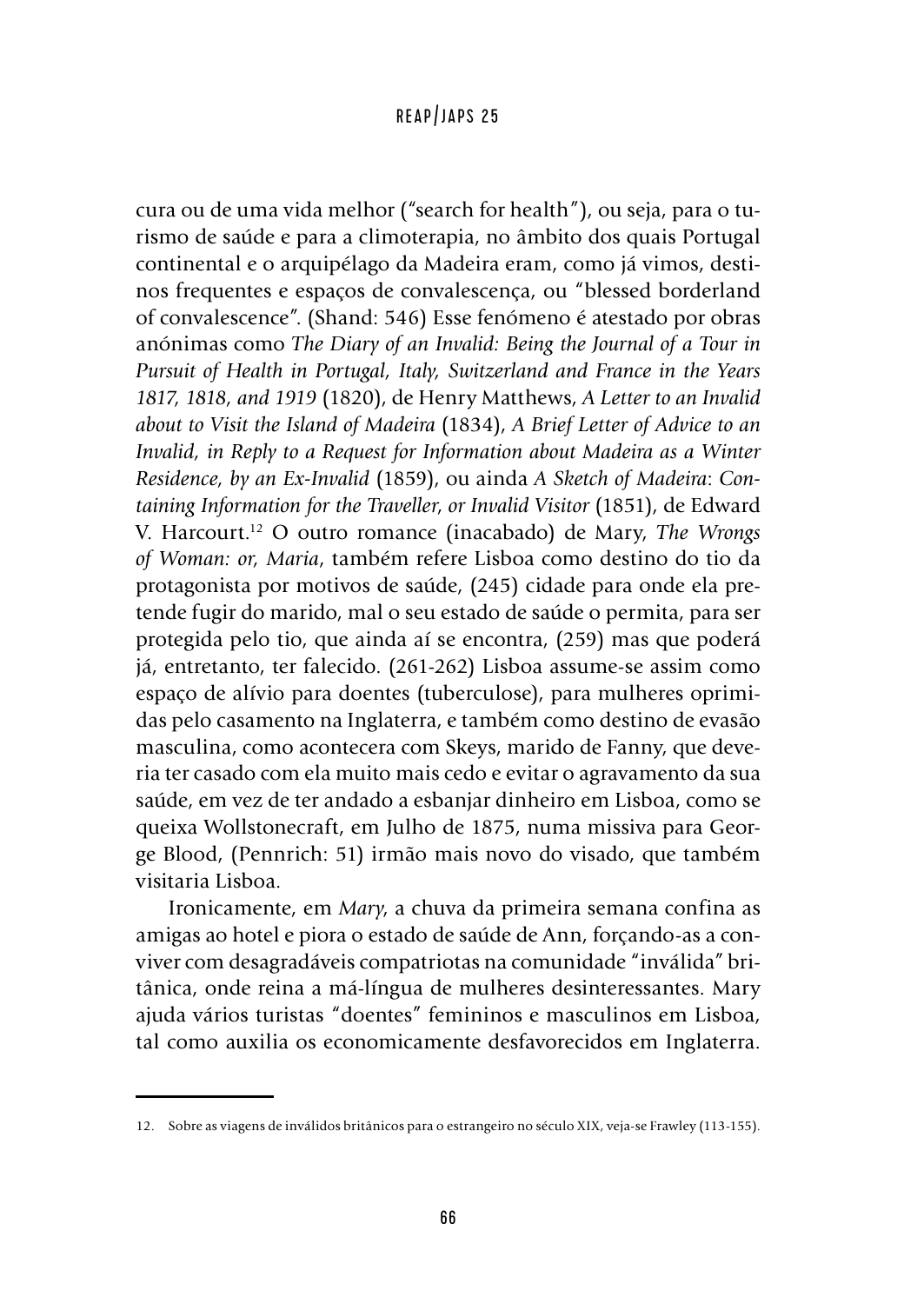Por outro lado, a inactividade dos enfermos Ann e Henry enfatiza a produtividade, a pro-actividade e o "génio" de Mary, enquanto os pacientes reproduzem uma pequena Grã-Bretanha no hospital que passa a ser o seu "lar" temporário no clima estranho que (eventualmente) os curará. O hospital de Lisboa pode ser interpretado como um *sick-room* e é um dos inúmeros espaços-instituições do fenómeno que Hacking (13) chama "ecological niche" da invalidez, ou seja, um fenómeno que não é apenas social, nem médico, nem depende apenas do paciente, mas que emerge "from the concatenation of an extraordinary large number of diverse types of manifestation of ilness". Aliás, a relação de Mary com terceiros parece passar por essa devoção para com os mais desfavorecidos, uma condição difícil que a caracteriza na infância relativamente aos afectos. Para a protagonista, Lisboa é, portanto, o espaço da aprendizagem intensiva da doença, da paixão e do valor da vida, tal como do desgosto (morte de Ann), do amor que se renova (Henry) e da esperança. O estrangeiro é também sinónimo da fuga ao casamento-prisão. A Grã-Bretanha social parece estar doente, sendo a natureza e o estrangeiro longínquo espaços de evasão, acabando a doença sempre por exigir exílio e por acarretar posteriormente a morte, e não a recuperação. A sensibilidade exacerbada de Mary e a aversão violenta ao marido poder-se-iam dever a um estado depressivo, viajando ela também como "nervous invalid", a par de tuberculosos, como Ann e Henry. Em Lisboa, os doentes beneficiam do clima marítimo, de sol, de uma nova paisagem e de entretenimento, enquanto Mary beneficia da ausência do marido, cuja presença não suporta, fuga que a viagem lhe proporciona.

O novo país e a nova comunidade de pacientes britânicos a interagir de modo informal complementam a sua educação e forma de ver o mundo, levando à seguinte reflexão: "she indulged herself in viewing new modes of life, and searching out the causes which produced them. She had a metaphisical turn, which inclined her to reflect on every object that passed by her (…) every opinion was examined before it was adopted. (104) A observação de Mary leva a narradora, que se auto-caracteriza como "faithful historian", (105) a entreter o leitor com alguma *gossip*, pois no hospital encontram-se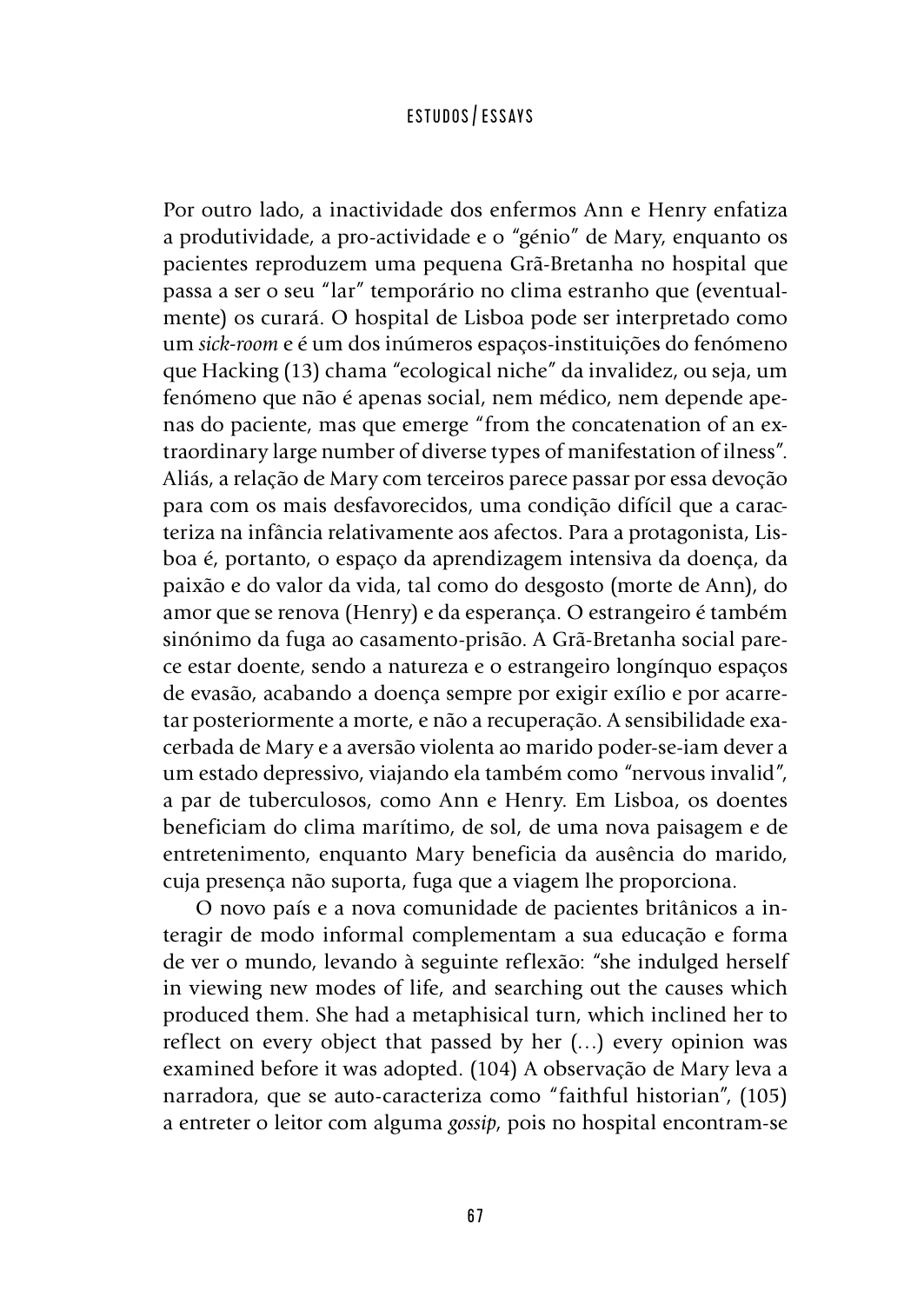uma paciente e duas familiares ("fashionable women") (105) que a acompanhavam e que apenas se importam com o que os outros poderão dizer acerca de si, "fracas" e sem qualquer ideia na cabeça, postura que, claro, leva Mary e a narradora a criticá-las de forma sarcástica e com um tom de superioridade: "it is scarcely necessary to add, that their minds had received little cultivation" (105) /"stupid gravity (...) ignorant (...) their narrow souls", (106) ou seja, existe nesta afirmação uma crítica directa à educação feminina e às expectativas (mesquinhas) que certas mulheres tinham relativamente a si mesmas na sociedade e no casamento: "to captivate Lords", (105) posições que seriam posteriormente desenvolvidas em *Rights of Women*. A má-língua assume-se, assim, como ocupação favorita entre empregadas e entre essas três britânicas. A prática de controlo social através da onzenice é pautada por juízos de valor relativos à classe social a que as demais personagens pertencem, recordando que o poder económico-social (da mulher) advém da esfera masculina da família, e, no século XVIII, a maioria dos casamentos nas classes mais elevadas eram "arranjados", sem levar em consideração os sentimentos e gostos das jovens. (Staves: 119)

O bom tempo permite a Mary sair sozinha para admirar as ruínas do terramoto ainda visíveis por toda a cidade, passear nas margens do Tejo, "to feast her eyes with the sight of that magnificente river", (109) ou visitar igrejas para apreciar pinturas históricas. Mary é assim caracterizada como uma turista com interesses culturais que mantém o seu contacto com a Natureza e aprecia a cultura de outros países, embora as restantes mulheres não se interessem por arte, nem consigam debater assuntos mais eruditos, situação que singulariza a protagonista. As visitas a conventos levam-na a reflectir sobre a natureza humana e a religião, e tais reflexões permitem-lhe entender melhor o comportamento das demais mulheres britânicas em Portugal.

O estado de saúde de Henry vai piorando, e Ann acaba mesmo por falecer abruptamente, sendo o cadáver "stolen out of the house", (115) decerto uma referência ao funeral (escondido) da amiga da autora, anos antes em Lisboa. (Ferreira: 94) Em Portugal e até nas suas colónias, os funerais de protestantes estavam proibidos e, mesmo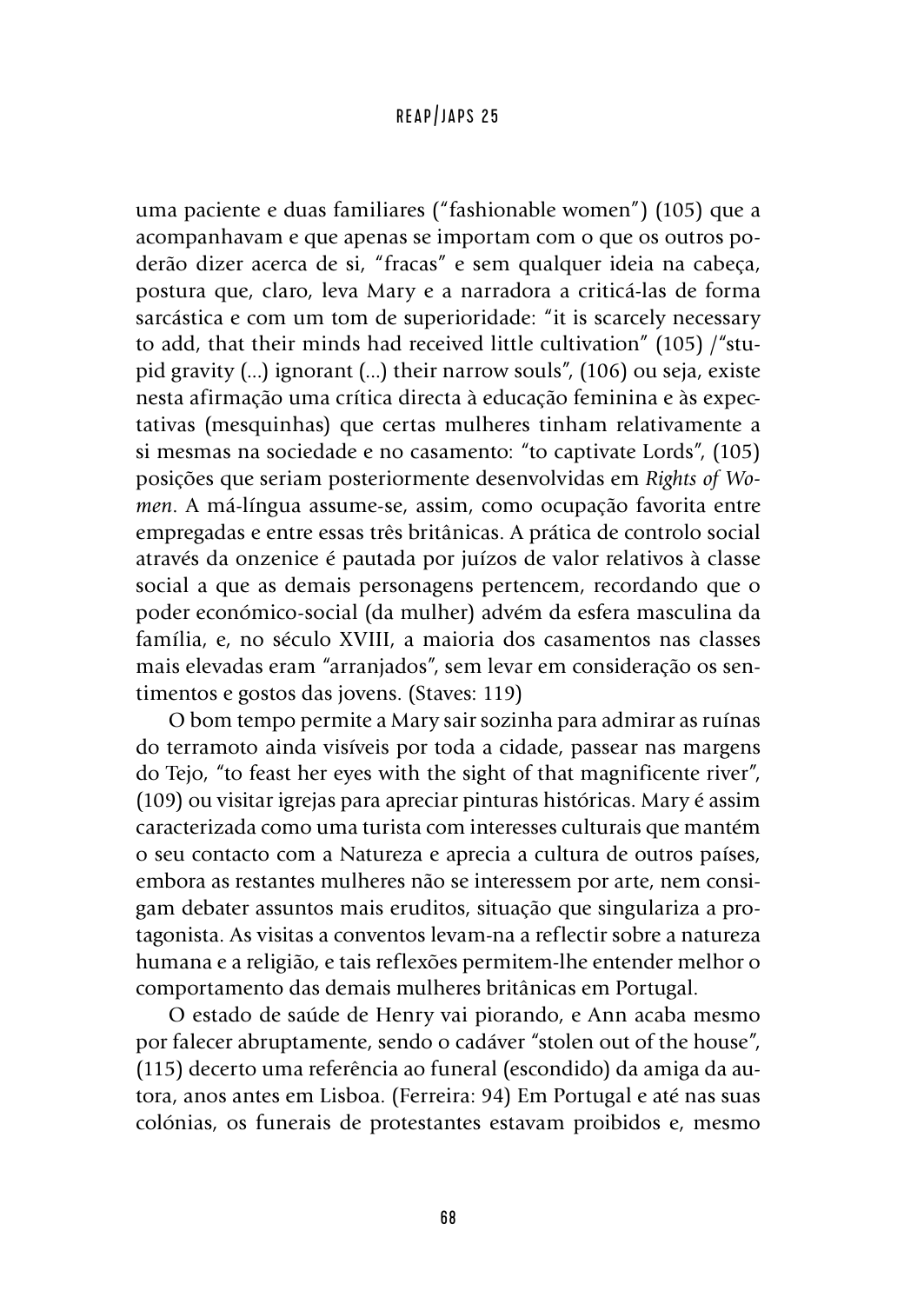que acontecessem, deveriam ser discretos, tendo, no entanto, já sido inaugurado o cemitério protestante de Lisboa quando Mary visita essa urbe, sem que a Igreja Católica e parte da população vissem com bons olhos o enterro de "hereges" em solo católico, como revelam várias fontes inglesas, que culpam também a intolerante Inquisição. (Keating: 13-14)

Em geral sobre os portugueses, o capítulo XIV afirma que eles "are certainly the most uncivilized nation in Europe", (111) sem que a narradora justifique essa mesma posição com exemplos específicos, tratando-se de uma generalização como muitas outras que marcam o romance. As visitas a monumentos, como o Aqueduto das Águas Livres, são apenas referidas e não descritas, detendo-se a narradora sobretudo no clima desses momentos (chuva e sol), um factor importante que afecta o seu quotidiano e o estado de saúde da comunidade britânica no hotel. Aliás, as próprias localização e identificação de monumentos de Lisboa são vagas, como acontece no final da estada, quando Mary passeia de carruagem e visita (provavelmente) as ruínas do Convento de São Carmo: "she passed by the ruins of an old monastery on a very high hill; she got out to walk amongst the ruins", (119) onde é "atacada" pelo vento, elemento natural que ela também ouve do interior do barco em que, melancólica e triste, regressa a Inglaterra, continuando a apoiar os necessitados durante a dolorosa viagem marítima ao longo da qual tem como companheiros uma mulher que sofre de enjoos e um tuberculoso. A estada em Lisboa é representada sobretudo a partir do interior de edifícios, e a narradora descreve a interacção das personagens em ambientes fechados ou durante passeios pontuais por Lisboa, que são apenas referidos e não descritos. No último capítulo-resumo do romance, o leitor descobre que Mary regressa ao "Continente" para melhorar a sua saúde em vários climas, "but her nerves were not to be restored to their former state", volta também ao campo e continua a ajudar os necessitados: "she visited the sick, supported the old, and educated the young". (148)

Numa recensão que publica, em 1788, na *Analytical Review*, dedicada à obra *Sketches of Society and Manners in Portugal*, de Arthur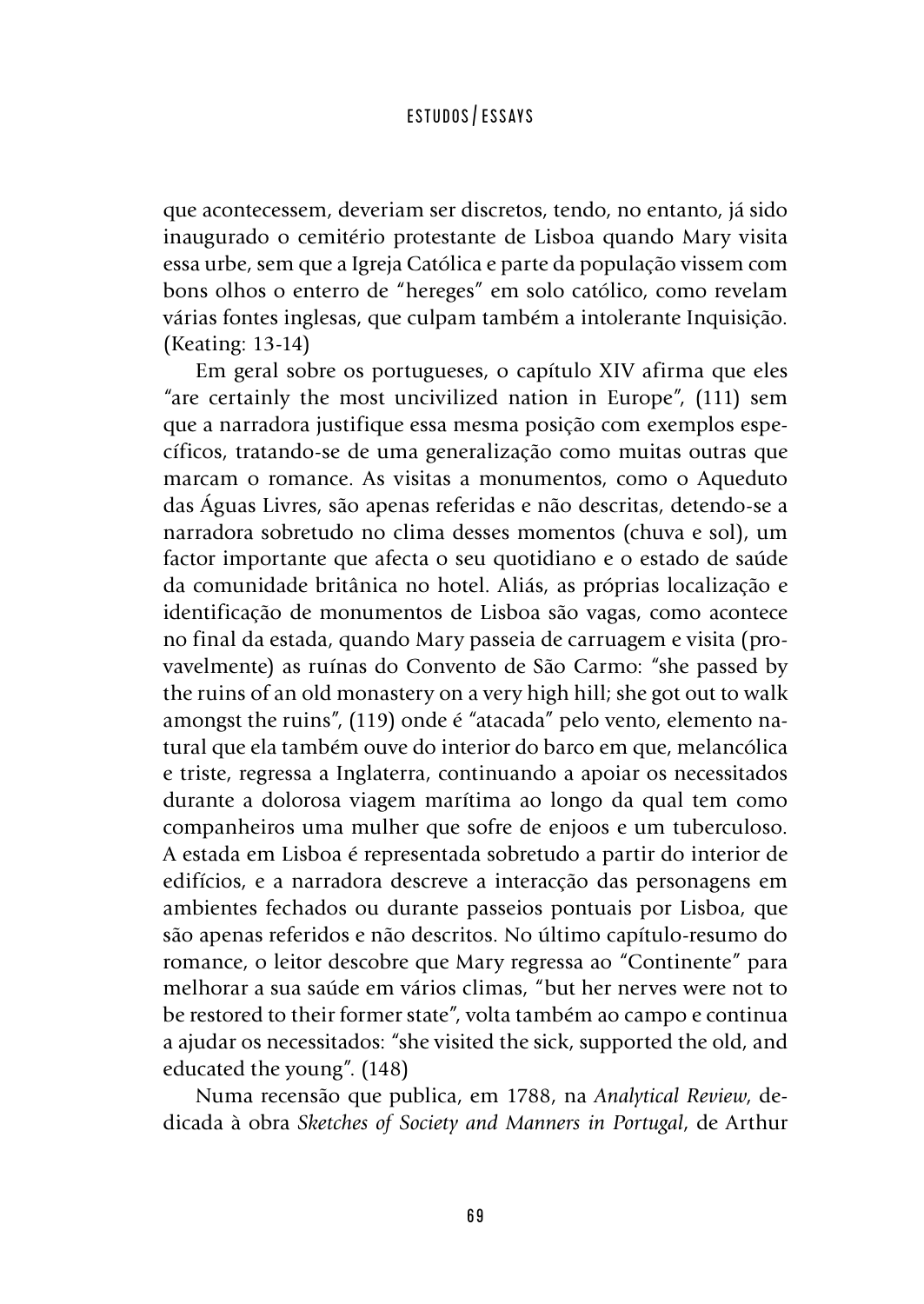William Costigan,<sup>13</sup> Wollstonecraft ("[Review]") descreve Portugal, já após ter visitado o país, de forma negativa, como fizera no romance: "the most savage part of Europe, where superstition still reigns triumph", (451) e onde o governo é arbitrário e a religião é absurda e impede o progresso e a moral. (451-452) Na página 456, a autora elogia as pertinentes afirmações de Costigan e chama a atenção para o facto de o pobre, na Grã-Bretanha, poder "enjoy the fruit of his labours, and even the culprit be brought speedily to trial, and not suffered to languish in subterranean dungeons, a prey to anguish and unavailing regret", ou seja, a imagem negativa de Portugal avançada por *Mary* encontra também eco nos parcos comentários que a autora tece, na sua recensão, ao país representado em *Sketches.* (Ferreira: 94) A escritora valida a informação veiculada por Costigan devido ao seu próprio conhecimento enquanto viajante: "from our own knowledge of the country we can assure our readers, that the various stories of oppression, and the consequent misery of individuals, are notorious facts (...) the pride and prejudice of the [Portuguese] Fidalgos", (457) também dados a exageradas galantarias, intrigas e a temperamentos exacerbados, a "sensualidade latina" a que Aline Ferreira (96) se refere no seu estudo sobre Portugal na obra de Wollstonecraft. Portugal é apresentado como um país de paradoxos, onde reinam, lado a lado, "honour and insincerety (…) a childish cruel religion, and the system of dissimulation it has introduced, Moorish customs, and an arbitrary government, have contributed to turn a savage into a monster, and the wildness of the appearance only conceals some of its deformities." (457) O comportamento infantil dos portugueses estimulado pela igreja católica para mais facilmente os manipular é também referido, por exemplo, por Alexander Jardine. (II: 422- 423) em 1788, ou seja, os hetero-estereótipos associados a Portugal na escrita de viagens britânica são resumidos na recensão de forma a reforçar a imagem negativa dos sentimentais descendentes de

<sup>13.</sup> Sobre esta obra de Costigan, veja-se Castro (2007), a quem agradecemos a amável cedência de cópia da referida recensão.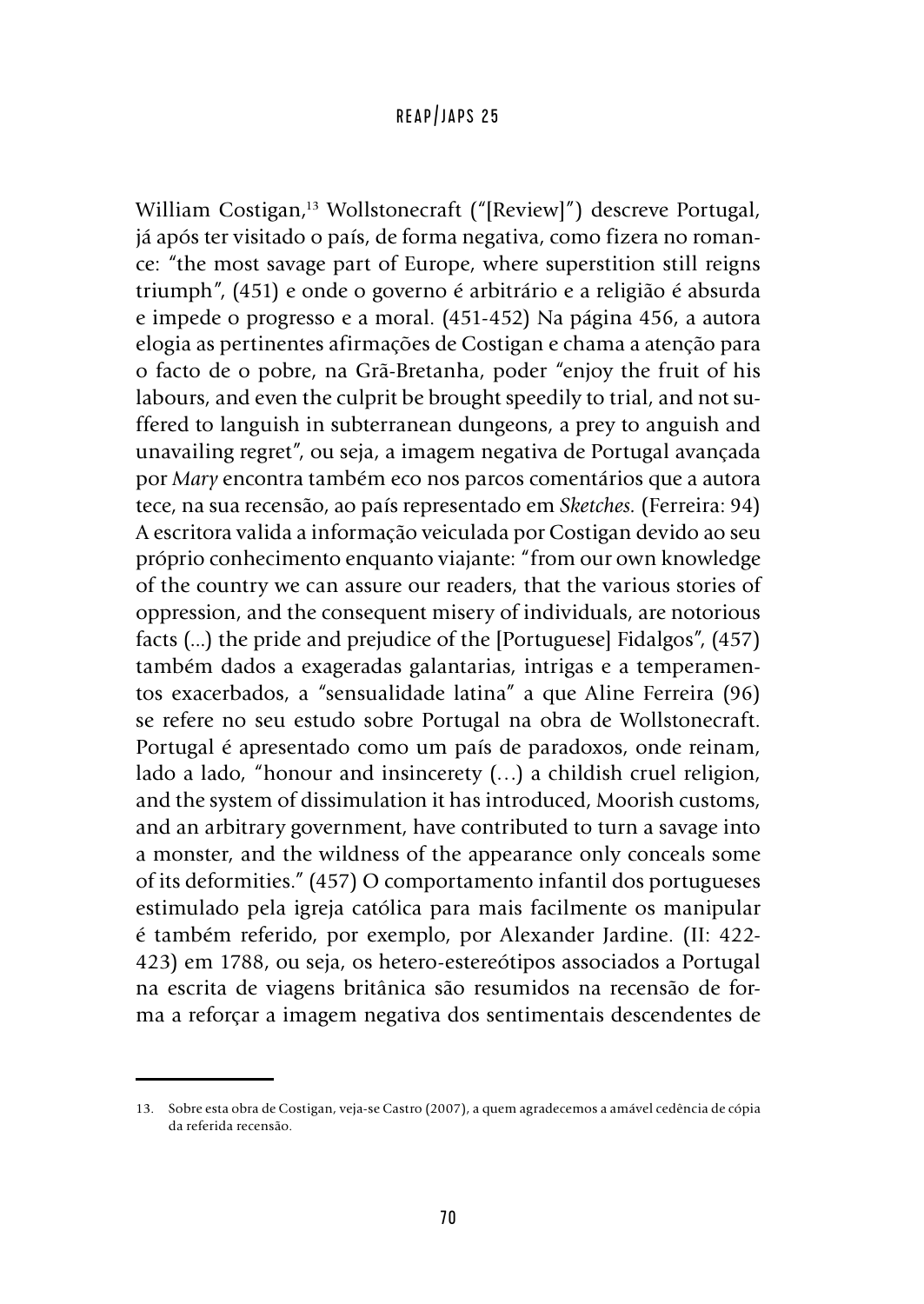"mouros", corrompidos pela igreja católica e por um governo ineficaz e desumano. Portugal acaba, portanto, por não ser o espaço da busca quer da felicidade por parte das duas amigas, tema que este romance partilha com *Rasselas* (1759), de Samuel Johnson, quer do amor real e da anulação do "enredo" do casamento, (Johnson, "Mary": 191- 198) mas é associado ao sofrimento (drama) e aos excessos católicos. Aliás, no ano de 1790, em *A Vindication of the Rights of Men*, (58) a autora feminista referir-se-ia a Portugal como um "despotic country" oposto à edénica Inglaterra onde imperam o mau gosto e a pobreza extrema, como recorda Aline Ferreira. (89) Dois anos depois, em *A Vindication of the Rights of Woman* avançará exemplos da condição feminina em Portugal e do carácter dos portugueses.14

Mesmo que o romance não seja da mais elevada qualidade literária, é óbvio que o seu discurso em torno do género e dos direitos das mulheres é pioneiro, na medida em que dá vida ficcional a um génio feminino independente que visita Lisboa, onde faz a aprendizagem da doença, da morte e do amor mais livre. *Mary* desbrava caminhos temáticos, caracterizações e "liberdades" inovadoras em termos da representação do(s) género(s) que serão desenvolvidos em narrativas posteriores, como *Jane Eyre* (1847) e *Vilette* (1853), de Charlotte Brontë. (Todd, "Introduction": x) Já a emotividade/sensibilidade e a capacidade de apreciar o Outro e o *Self* (Ferreira: 90) parecem relacionar o quotidiano (da vida real) à ficção, à arte e à fé, como a estada em Lisboa também revela ao juntar todas essas dimensões e permitir reflexões sobre a natureza humana. Se o *modus vivendi* das classes sociais elevadas é considerado claustrofóbico para as mulheres britânicas, as viajantes irão encontrar esse mesmo problema na "colónia" em Lisboa, uma "pequena" Grã-Bretanha, que, ao contrário da protagonista, que se deixa "tocar" pela diferença (religiosa) do

<sup>14.</sup> In Portugal, the country that I particularly allude to, it takes place of the most serious moral obligations; for a man is seldom assassinated when in the company of a woman. The savage hand of rapine is unnerved by this chivalrous spirit; and, if the stroke of vengeance cannot be stayed—the lady is entreated to pardon the rudeness and depart in peace, though sprinkled, perhaps, with her husband's or brother's blood. (Wollstonecraft, *A Vindication of the Rights of Woman*:172)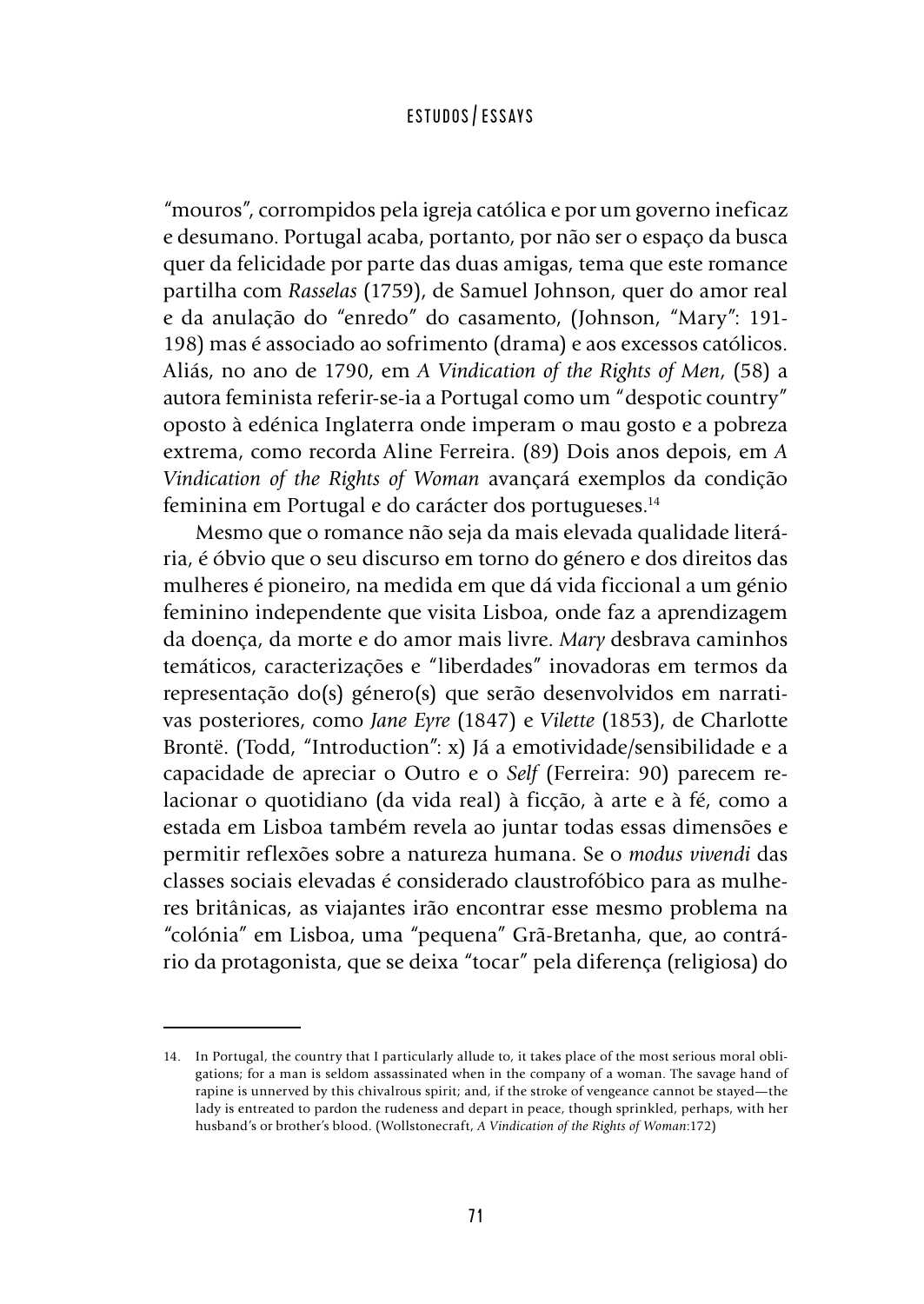Outro, parece nada conseguir aprender/apreciar perante o espectáculo da alteridade, por mais negativo que o considerem ser. A viagem rumo ao Outro é assim também uma viagem rumo ao *Self* cultural e colectivo britânico, cujos preconceitos sociais e morais patriarcais, perpetuados também pelas próprias mulheres, são criticados quer em casa, quer num espaço longínquo como Portugal, a par da intolerância católica.

*Mary: A Fiction* representa um novo tipo de sensibilidade/emotividade (ancorada na razão) e de feminilidade (auto-)educada e mais independente, embora o final da acção seja ambíguo e revele ainda a impossibilidade de a mulher crescer e se tornar independente, apesar de dever sonhar e lutar por essa liberdade. Os romances de Wollstonecraft indagam a natureza da emotividade, (Faubert: 41) ensinam aos leitores as diferenças e semelhanças de género (*gender*) e participam no debate médico em torno (da "psicologia")15 da formação do carácter humano, advogando que a educação das mulheres deve ser igual à dos homens, pois têm ambos a mesma capacidade intelectual. Ou seja, a autora rentabiliza aquilo a que Tong (7) chama o impacto emocional da ficção, defendendo Kelly, no seu estudo *The English Jacobine Novel, 1780-1805* (1976), que os romances deste período deverão ser interpretados tendo em conta os debates e as polémicas científicas de então, nomeadamente os escritos "políticos" dos romancistas.

Curiosamente, tendo a autora visitado Portugal antes de se tornar escritora, as impressões em missivas e nos romances sobre o país são poucas e telegráficas, em prol da descrição sobretudo de interacções entre ingleses no hotel, o espaço da amizade, do confronto, da doença e, portanto, do cuidar. Não é apenas a imagem dos portugueses que é negativa no romance e na recensão de que nos ocupámos, pois a caracterização da colónia de pacientes ingleses e dos seus familiares em Lisboa é-o igualmente, isolando-se Mary ao longo não

<sup>15.</sup> Sobre o uso de teorias médicas coevas sobre neurologia na obra de Wollstonecraft, vejam-se Ranger (27-28) e Faubert (41-50).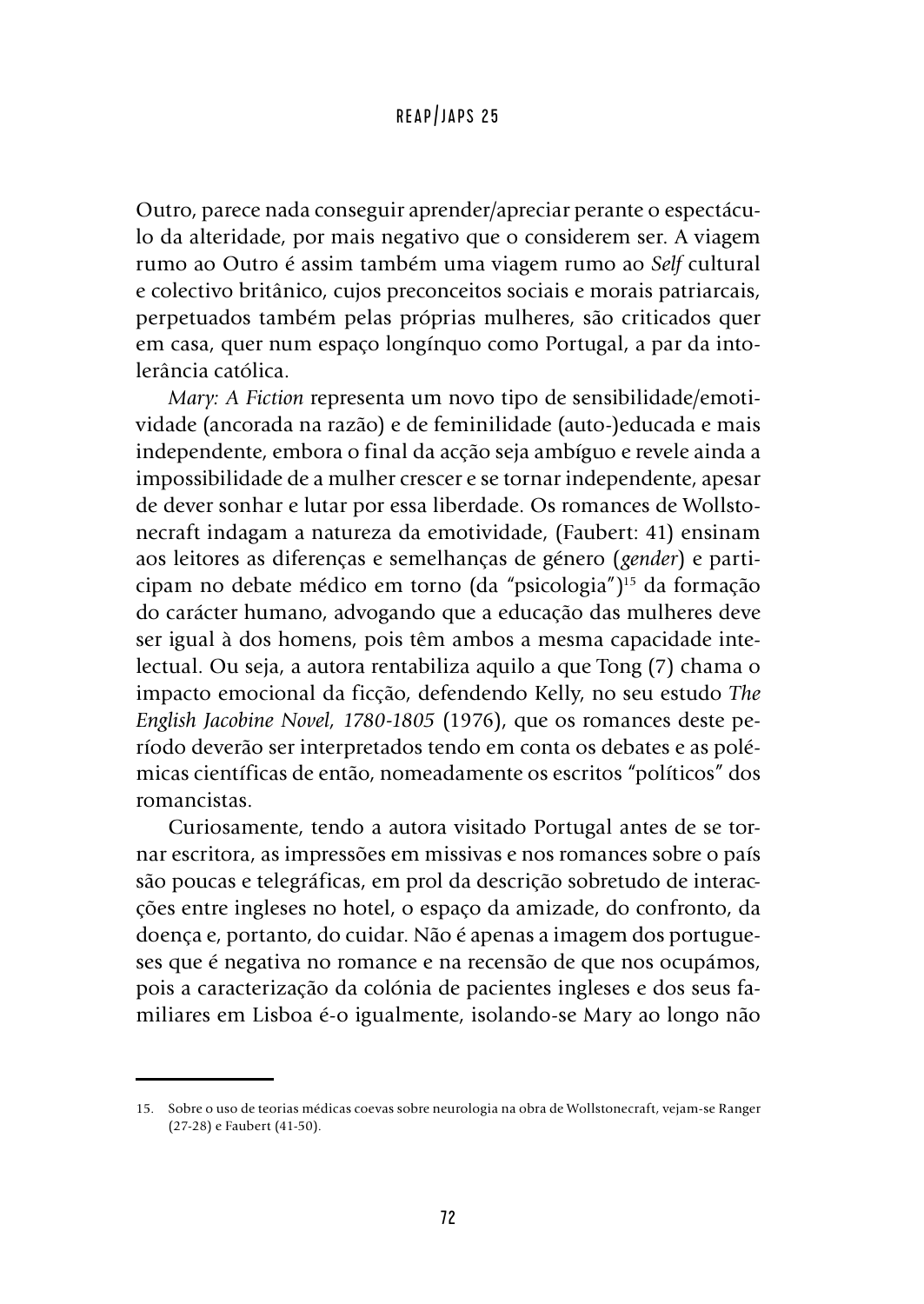só da estada em Portugal, mas de todo o romance. As viagens de Wollstonecraft a Portugal e a França permitiram-lhe observar a forma de vida das mulheres em vários países, recolher material para as suas obras políticas, pelas quais é mais conhecida, e concluir que a mulher se deve (auto-)educar, enriquecendo sempre o seu desenvolvimento pessoal, e viajar e ler romances são duas formas de o fazer, conforme a vida e a obra da autora demonstram. Wollstonecraft desenvolve a sua própria "estética do sofrimento" e "da solidariedade" (expressões de Bahar: 8-12, 105, 128-136, 174) de uma comunidade (feminina) que deve defender os seus interesses, e, se Mary e Ann sofrem mentalmente com a opressão masculina, através de estratégias como o casamento (arranjado), a própria doença física reforça o sofrimento da personagem colectiva feminina, não parecendo haver possibilidade de convalescença, mesmo no clima mais saudável de Lisboa, porque a doença é social e imposta às mulheres, acabando alguns homens (como Henry) por ser também vítimas da mesma.

# Obras Citadas

- Amaral, A. João Seabra do. "O Sussurro e o Grito em Mary Wollstonecraft." *Estudos em Homenagem a Margarida Losa*. Ed. Ana Luísa Amaral e Gualter Cunha. Porto: Universidade do Porto, 2006. 53-63.
- Bahar, Saba. *Mary Wollstonecraft's Social and Aesthetic Philosophy: 'An Eve to Please Me'*. Basingstoke: Palgrave, 2002.Bailin, Miriam. *The Sickroom in Victorian Fiction: The Art of Being Ill*. Cambridge: Cambridge University Press, 1994.
- Beddoes, Thomas. *Essay on the Causes, Early Signs, and Prevention of Pulmonary Consumption for the Use of Parents and Perceptors.* Bristol: Longman and Rees, 1799.
- Black, Jeremy. *The British Abroad: The Grand Tour in the Eighteenth Century*. Stroud: The History Press, 2011.
- Buss, Helen M., D. L. Macdonald e Anne McWhir (ed.) *Mary Wollstonecraft and Mary Shelley: Writing Lives*. Wilfrid Laurier University Press: Waterloo- Ontario, 2001.
- Brody, Miriam, *Mary Wollstonecraft: Mother of Women's Rights*. Oxford: Oxford University Press, 2000.
- Byrne, Katherine. *Tuberculosis and the Victorian Literary Imagination*. Cambridge: Cambridge University Press, 2011.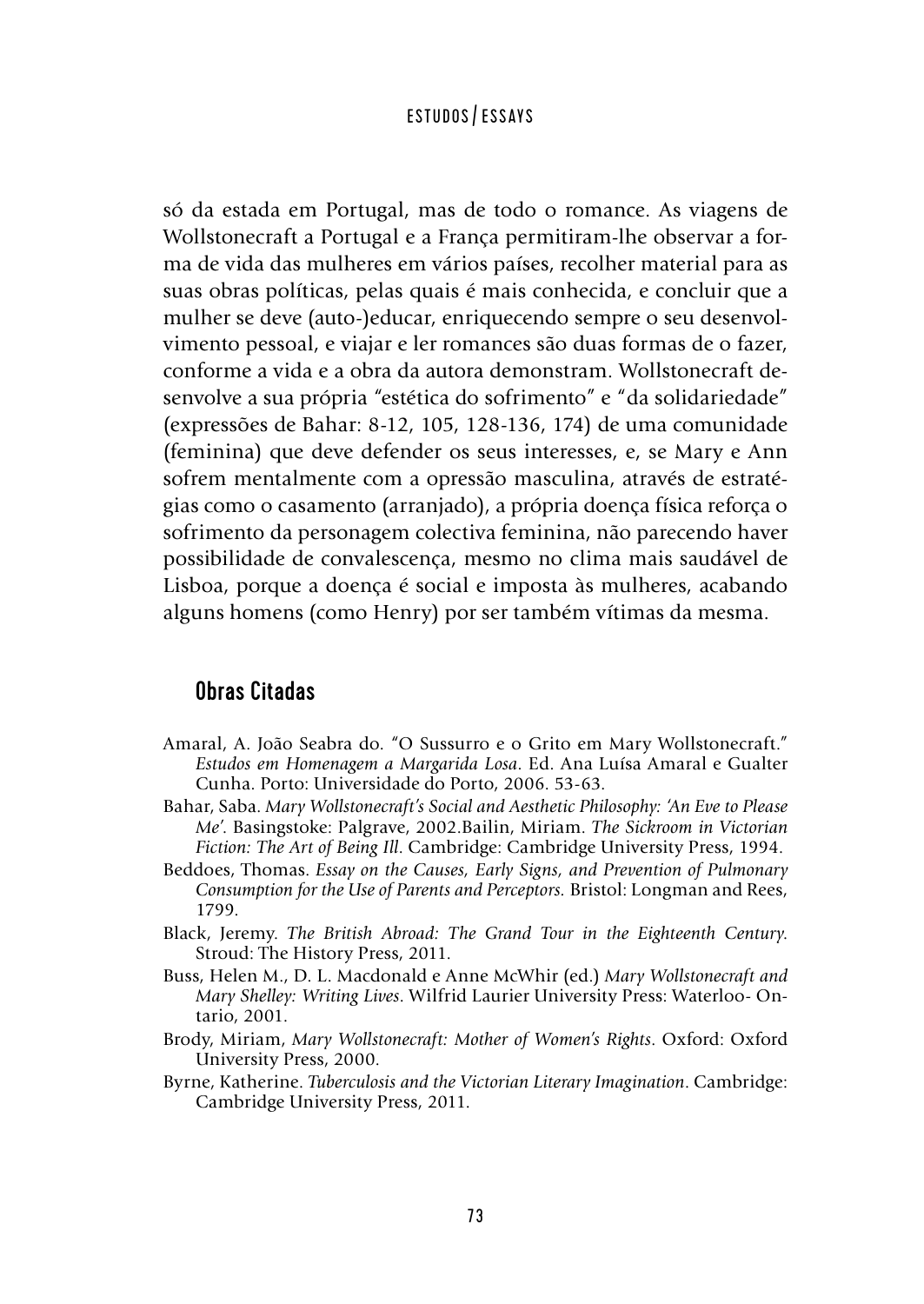- Castro, Catarina Correia de. *Um Livro Negro sobre Portugal do Século XVIII*. Casal de Cambra: Caleidoscópio, 2007.
- Conger, Syndy McMillen. *Mary Wollstonecraft and the Language of Sensibility*. Rutherford: Fairleigh Dickinson University Press, 1994.
- Elfenbein, Andrew. "Mary Wollstonecraft and the Sexuality of Genius." *The Cambridge Companion to Mary Wollstonecraft*. Ed. Claudia L. Johnson. Cambridge: Cambridge University Press, 2002. 228-245.
- Faubert, Michelle. "Introduction." Mary Wollstonecraft. *Mary, A Fiction and The Wrongs of Woman, or Maria*. Ed. Michelle Faubert. London: Broadview Editions, 2012. 11-50.
- Ferreira, Maria Aline Salgueiro de Seabra. "Mary Wollstonecraft e Portugal." *Actas do X Encontro da APEAA*. Ed. Anthony Barker, Maria Aline Ferreira e David Callahan. Aveiro: Associação Portuguesa de Estudos Anglo-Americanos/ Universidade de Aveiro, 1991. 87-100.
- Ford, Karen M. "Britain (Eighteenth Century)." *Propaganda and the Mass Persuasion: A Historical Encyclopedia, 1500 to the Present*. Ed. Nicholas J. Cull, David Culbert e David Welch. Santa Bárbara: ABC-CLIO, 2003. 52-54.
- Frawley, Maria H. *Invalidism and Identity in Nineteenth-Century Britain*. Chicago: University of Chicago Press, 2004.
- Godwin, William. *Memoirs of the Author of 'A Vindication of the Rights of Woman'*. Ed. Pamela Clemit e Gina Luria Walker. Peterborough: Broadview Press, 2001.
- Grabham, Michael C. *The Climate and Resources of Madeira as Regarding Chiefly the Necessities of Consumption and the Welfare of Invalids*. London: John Churchill & Sons, 1870.
- Hacking, Ian. *Mad Travelers: Reflections on the Reality of Transient Mental Ilnesses*. Charlottesville: University Press of Virginia, 1998.
- Harcourt, Edward Vernon. *A Sketch of Madeira: Containing Information for the Traveller, or Invalid Visitor*. London: John Murray, 1851.
- Hickey, William. *Memoirs of William Hickey II (1775-1782)*. Ed. Alfred Spencer. London: Hurst & Blackett, 1925.
- Hoeveler, Diane Long. "The Construction of the Female Gothic Posture: Wollstonecraft's *Mary* and Gothic Feminism." *Gothic Studies* 6.1 (2004): 30– 44.
- Jardine, Alexander. *Letters From Barbary, France, Spain and Portugal, etc* II. London: T. Cadell, 1788.
- Johnson, Claudia. *Equivocal Beings: Politics, Gender and Sentimentality in the 1790s, Wollstonecraft, Radcliffe, Burney, Austen*. Chicago: Chicago University Press, 1995.
- **-**"Mary Wollstonecraft's Novels." *The Cambridge Companion to Mary Wollstonecraft*. Ed. Claudia Johnson. Cambridge: Cambridge University Press, 2002. 189-208.
- Jones, Chris. "Mary Wollstonecraft's *Vindications* and their Political Tradition." *The Cambridge Companion to Mary Wollstonecraft*. Ed. Claudia L. Johnson.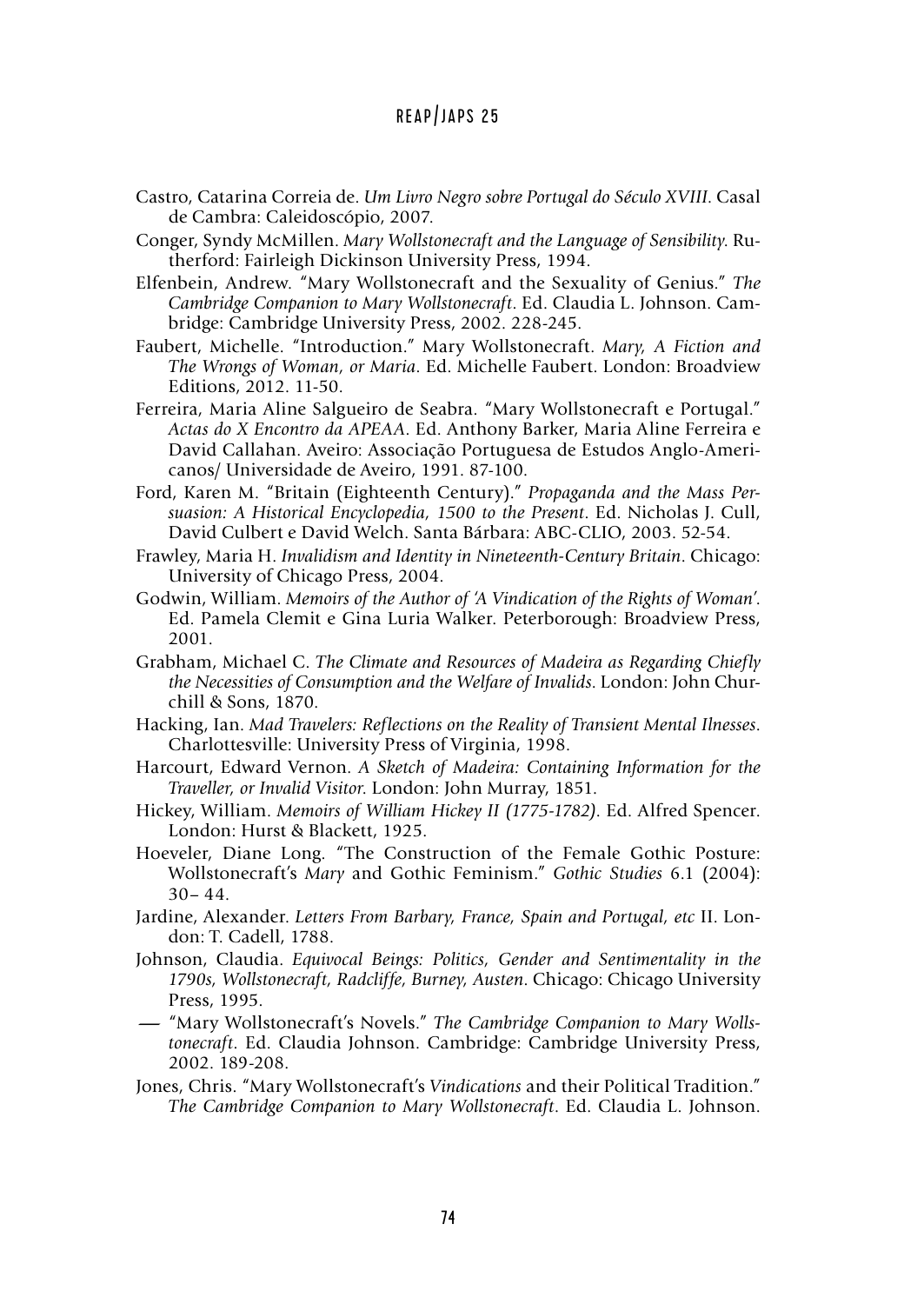Cambridge: Cambridge University Press, 2002. 42-58.

- Jones, Vivien. "Mary Wollstonecraft and the Literature of Advice and Instruction." *The Cambridge Companion to Mary Wollstonecraft*. Ed. Claudia Johnson. Cambridge: Cambridge University Press, 2002. 119-140.
- Kaplan, Cora. *Sea Changes: Essays on Culture and Feminism*. London: Verso, 1986.
- **-**"Mary Wollstonecraft's Reception and Legacies." *The Cambridge Companion to Mary Wollstonecraft*. Ed. Claudia L. Johnson. Cambridge: Cambridge University Press, 2002. 246-270.
- Keating, Andrew P. "The Empire of the Dead: British Burial Abroad and the Formation of National Identity." Tese de Doutoramento. Berkeley: University of California, 2011.
- Kelly, Gary. *The English Jacobine Novel, 1780-1805*. Londres: Oxford University<br>Press, 1976.<br>— "Female Philosophy in the Bedroom: Mary Wollstonecraft and Female Se-<br>xuality." Women's Writing 4 (1997): 143–53. Press, 1976.
- xuality." *Women's Writing* 4 (1997): 143–53. — "Female Philosophy in the Bedroom: Mary Wollstonecraft and Female Se-<br>xuality." Women's Writing 4 (1997): 143–53.<br>— "Introduction." Mary Wollstonecraft. *Mary, a Fiction and The Wrongs of Wo*-
- *man*. Ed. Gary Kelly. Oxford: Oxford University Press, 1976. vii-xxi.
- **-***Revolutionary Feminism: The Mind and Career of Mary Wollstonecraft*. New York: St. Martin's Press, 1992.
- Laird, Susan. *Mary Wollstonecraft: Philosophical Mother of Coeducation*. London: Bloomsbury, 2008.
- Langbauer, Laurie. "An Early Romance: Motherhood and Women's Writing in Mary Wollstonecraft's Novels." *Romanticism and Feminism*. Ed. Anne K. Mellor. Bloomington: Indiana University Press, 1988. 208-219.
- Lawlor, Clark. *Consumption and Literature: The Making of the Romantic Disease*. Basingstoke: Palgrave Macmillan, 2007.
- Linden, Simeon. "The Invalid Abroad: Sketches of Invalid Life in the High Alps." *Westminster Review* 153 (Jan. 1900): 85-96.
- *The Lisbon Guide Containing Directions to Invalids Who Visit Lisbon*. London: J. Johnson, 1800.
- Maurer, Lisa Shawn. "The Female (As) Reader: Sex, Sensibility, and the Maternal in Wollstonecraft's Fictions." *Essays in Literature* 19 (1992): 36–54.
- M'Culloch, J. R. *M'Culloch's Universal Gazetteer: A Dictionary* 2. New York: Harper & Brothers, 1855.
- Mellor, Anne K., "Mary Wollstonecraft's *A Vindication of the Rights of Woman* and the Women Writers of her Day." *The Cambridge Companion to Mary Wollstonecraft*. Ed. Claudia L. Johnson. Cambridge: Cambridge University Press, 2002. 141-159.
- Myers, Mitzi. "Unfinished Business: Wollstonecraft's *Maria.*" *Wordsworth Circle* 11.2 (1980): 107–114.
- Parker, Andrew Mary Russo *et al*. (ed.) *Nationalism and Sexualities***.** New York: Routledge, 1982.
- Paul, Charles Kegan. *William Godwin: His Friends and Contemporaries* 1. London: Henry S. King, 1876.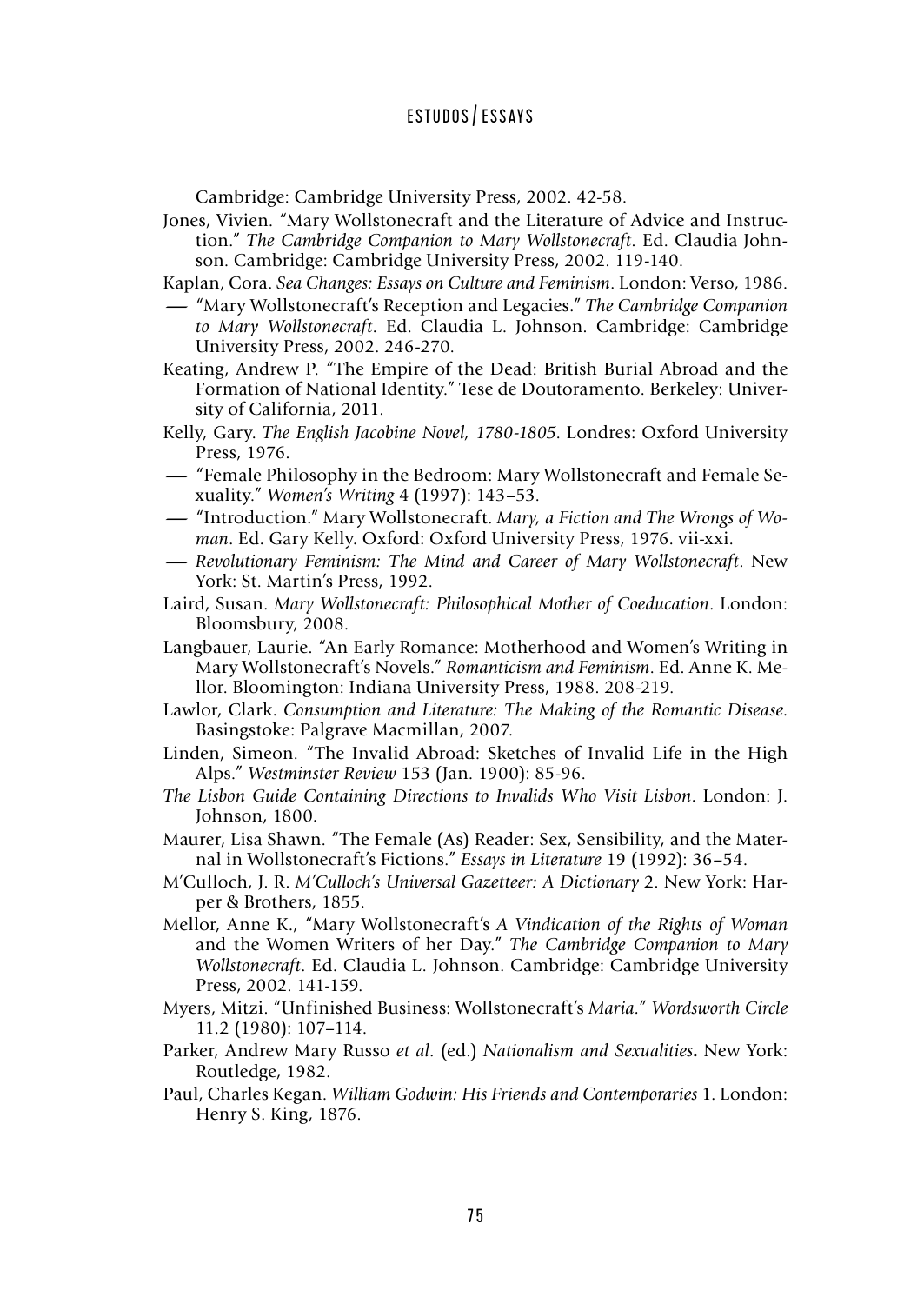- Pemble, John. *The Mediterranean Passion: Victorians and Edwardians in the South*. Oxford: Clarendon Press, 1987.
- Pennel, Elizabeth Robins. *Life of Mary Wollstonecraft*. Boston: Roberts Brothers, 1884.
- Poe, Edgar Allan. "Metzengerstein." *Collected Works of Edgar Allan Poe Volume II: Tales and Sketches 1831-42*. Ed. Thomas O. Mabbott. Cambridge: Belknapp Press of Harvard University Press, 1978.
- Ranger, C. M. "'Finely Fashioned Nerves' in Mary Wollstonecraft's *The Wrongs of Woman*." *Notes and Queries* 46.1 (1999): 27-28.
- Reade, William W. *Liberty Hall, Oxon*. III. London: C. J. Skeet, 1860.
- Richardson, Alan. *Literature, Education, and Romanticism: Reading as Social Practice, 1780-1832*. Cambridge: Cambridge University Press, 1990.
- **-**"Mary Wollstonecraft on Education." *The Cambridge Companion to Mary Wollstonecraft*. Ed. Claudia Johnson. Cambridge: Cambridge University Press, 2002. 24-41.
- Rodrigues, Ana P. A. F., "O Despertar da Consciência Cívica Feminina: Identidade e Valores da Pedagogia Feminina de Finais do Século XVIII: os Casos de Mary Wollstonecraft, Catherine Macaulay e Hannah More." Tese de Doutoramento. Lisboa: Universidade de Lisboa, 2011.
- Sapiro, Virginia. *A Vindication of Political Virtue: The Political Theory of Mary Wollstonecraft*. Chicago: University of Chicago Press, 1992.
- Shand, Alexander. "The Pleasures of Sickness." *Blackwood's Edinburgh Magazine* 145 (Abril 1889): 546.
- Shell, Alison. *Catholicism, Controversy and the English Literary Imagination, 1558- 1660*. Cambridge: Cambridge University Press, 2006.
- Sontag, Susan. *Illness as Metaphor.* New York: Vintage Books, 1979.
- Staves, S. "British Seduced Maidens." *Eighteenth-Century Studies* 14.2 (1981): 109- 134.
- Tauchert, Ashley. "Escaping Discussion: Liminality and the Female-Embodied Couple in Mary Wollstonecraft's *Mary, A Fiction.*" *Romanticism on the Net* 18 (Maio 2000). 12 Jan. 2010.
- Taylor, Barbara. *Mary Wollstonecraft and the Feminist Imagination*. Cambridge: Cambridge University Press, 2003.
- Todd, Janet. "Introduction." Mary Wollstonecraft. *Mary; Maria; Matilda*. Ed.<br>
Janet Todd. New York: Penguin, 1992. vii-xxvi.<br>  *Mary Wollstonecraft: A Revolutionary Life*. London: Weidenfeld & Nicolson,<br>
2000. Janet Todd. New York: Penguin, 1992. vii-xxvi.
- 2000.
- Tomalin, Claire. *The Life and Death of Mary Wollstonecraft*. New York: Penguin Books, 1992.
- Tong, Rosemarie Putman. *Feminist Thought: A More Comprehensive Introduction*. Boulder: Westview Press, 1998.
- Walford, A. R. *The British Factory and Its Closing Stages Ensuing Upon the Treaty of 1810*. Lisboa: Tipografia Colonial, 1940.
- Wardle, Ralph. "Mary Wollstonecraft, Analytical Reviewer." *PMLA*. 62.4 (1947): 1000-1009.